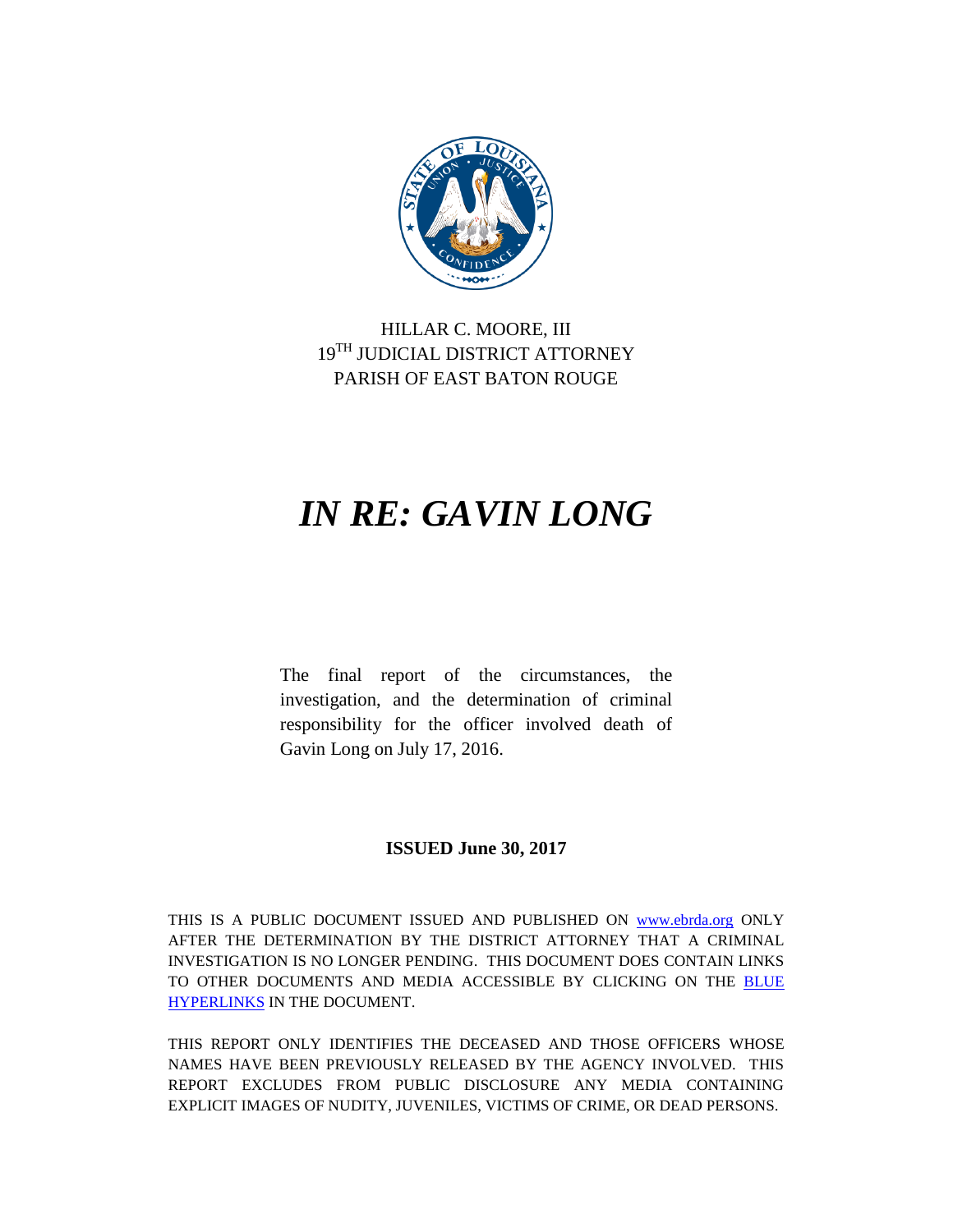## TABLE OF CONTENTS

- I. INTRODUCTION
	- A. Role of the District Attorney
	- B. Summary
	- C. Death of Gavin Long

# II. OTHER MATTERS CONSIDERED

- A. Cosmo Ausar Setepenra Alias and Sovereign Citizenship
- B. Social Media Postings
- C. Noteworthy Documents Found in Long's Rental Vehicle

# III. STATEMENT OF LAW

- A. Murder
- B. Justification
- C. Retreat
- D. Grand Jury
- E. District Attorney

# IV. DISCUSSION

- A. Issues
- B. Application of Law
- C. Analysis
- D. Conclusion

# V. LISTING OF EVIDENCE

- A. Dispatch and 911 Calls
- B. Police Reports
- C. Autopsy Reports
- D. Toxicology Reports
- E. Ballistics Report
- F. Crime Lab Reports
- G. Dash Camera
- H. Presentations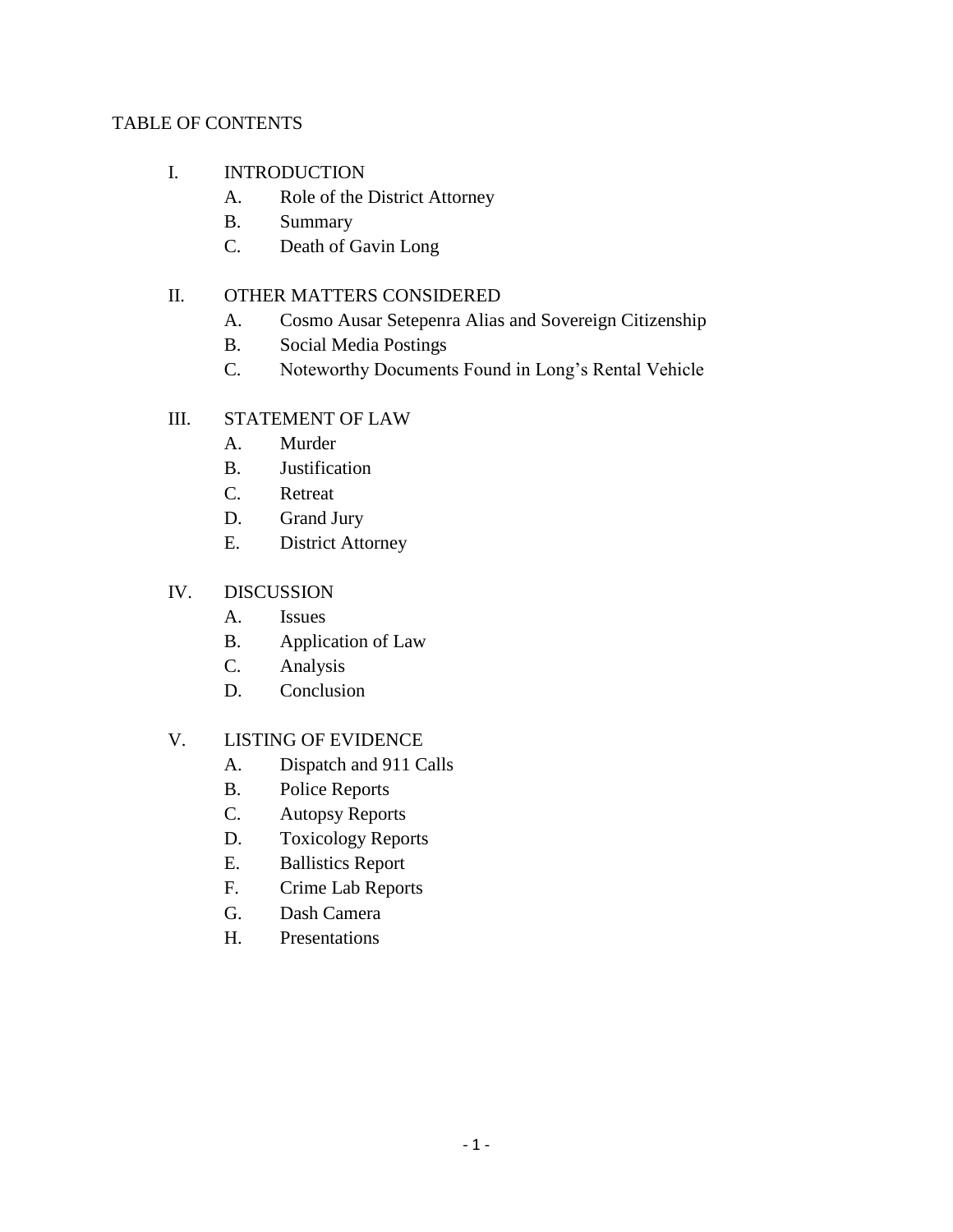#### I. INTRODUCTION

#### A. Role of the District Attorney

Under the Louisiana Constitution, the District Attorney is designated the Chief Prosecuting Officer in charge of every criminal prosecution in his district. He has the power to bring any state criminal charge and the power to dismiss any state criminal charge. He is assisted in his efforts by the Grand Jury which also exercises independent constitutional authority. Louisiana law requires the District Attorney to bring to the Grand Jury all charges whenever the District Attorney determines he needs to seek a life or death sentence. In Louisiana, only the Grand Jury may return an indictment for first or second degree murder in the event of an intentional and unjustified taking of a human life. Before the District Attorney may bring any charge before the Grand Jury, he must legally determine that he has sufficient evidence to warrant a conviction by trial where the standard of proof will be "beyond any reasonable doubt."

For many years, the District Attorney has worked closely with local law enforcement agencies to address officer involved deaths. Local law enforcement agencies employ protocols that require immediate reporting to the District Attorney of any officer involved death and require the participation of the District Attorney in all stages of an investigation into the criminal responsibility for an officer involved death.

The role of the District Attorney in these investigations and in conducting this review is limited to determining whether a criminal violation of Louisiana law has occurred, whether any living person may be held criminally responsible, and whether such criminal responsibility can be proven beyond a reasonable doubt in a court of law. The District Attorney does not establish law enforcement agency policy, procedures, and training requirements. The District Attorney does not have any responsibility for determining disciplinary action or pursuing civil litigation in these matters.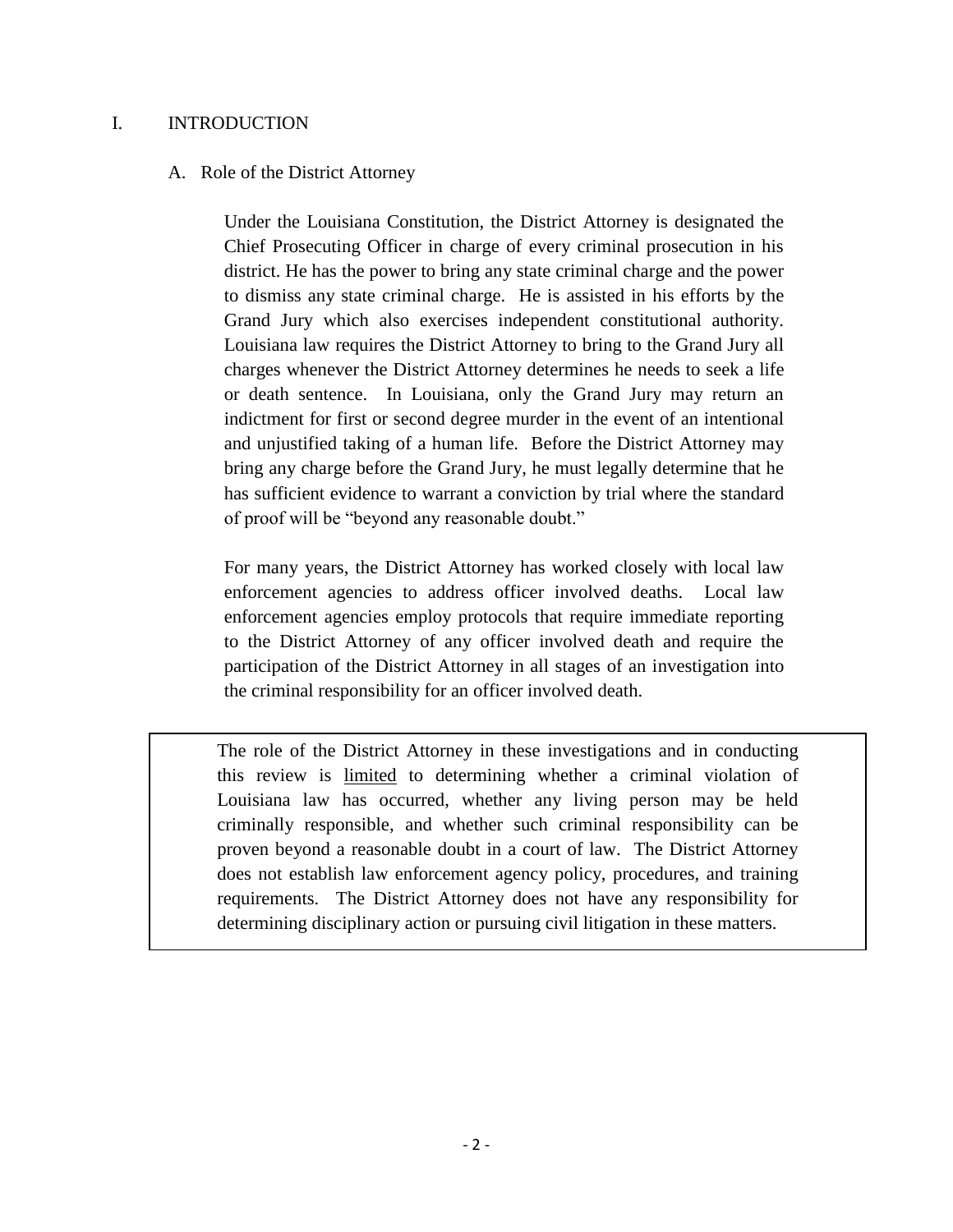#### B. Summary

On Sunday, July 17, 2016, Baton Rouge Police Department Officer Matthew Gerald was notified about a suspicious person with a rifle outside of the B-Quik Store where Officer Gerald had stopped to get a drink. Officer Gerald radioed for backup and was met by Corporal Montrell Jackson and East Baton Rouge Sheriff's Office Deputy Bradford Garafola, who was working a detail at the B-Quik. While looking for the suspicious person, Officer Gerald, Corporal Jackson, and Deputy Garafola were ambushed and killed in the line of duty by Gavin Long. Officers from both the Baton Rouge Police Department and East Baton Rouge Sheriff's Office responded to calls of shots fired and officers down. After injuring Corporal Chad Montgomery, Deputy Nicholas Tullier, and Sergeant Bruce Simmons, Long engaged in a gun fight with members of Baton Rouge Police Department's Special Response Team and was killed. Following local protocols for officer involved shootings, the Louisiana State Police conducted the investigation of this shooting involving deputies and officers.

#### C. Death of Gavin Long

A review of closed circuit camera footage obtained from the Benny's Car Wash and B-Quik convenience store shows that on Sunday, July 17, 2016, by 8:35:00 a.m., Officer Matthew Gerald (8211) and Corporal Montrell Jackson (3519) of the Baton Rouge Police Department (BRPD) and Deputy Bradford Garafola (F12) of the East Baton Rouge Sheriff's Office (EBRSO) were on the premises of the [9600 block of Airline Highway](http://www.ebrda.org/ois/Photographs/Map.jpg) for a variety of reasons. [Deputy Garafola](http://www.ebrda.org/ois/Photographs/Screenshot%202017-04-25%2017.38.06.png) was working an extra duty assignment at the Benny's Car Wash and B-Quik. When he arrived on the premises, Deputy Garafola parked his unmarked EBRSO vehicle in the parking space closest to the entrance to the convenience store. Corporal [Jackson](http://www.ebrda.org/ois/Photographs/Screenshot%202017-04-25%2017.28.03.png) stopped at the B-Quik to purchase a bottle of water, put air in his tires, and wash his marked BRPD unit before parking at the edge of the car wash lot facing the Fitness Expo building. While [Officer Gerald](http://www.ebrda.org/ois/Photographs/Matt%20083528.png) was at the [red light](http://www.ebrda.org/ois/Photographs/Long%20next%20to%20Gerald%20at%20light.jpg) at Airline Highway and Hammond Aire waiting to turn left into the B-Quik parking lot, a white Chevrolet Malibu pulled up next to him. Unbeknownst to Officer Gerald, Gavin Long was the driver of the Chevrolet Malibu. Once the light turned green, Officer Gerald completed his turn and parked his marked BRPD unit in the furthest parking spot to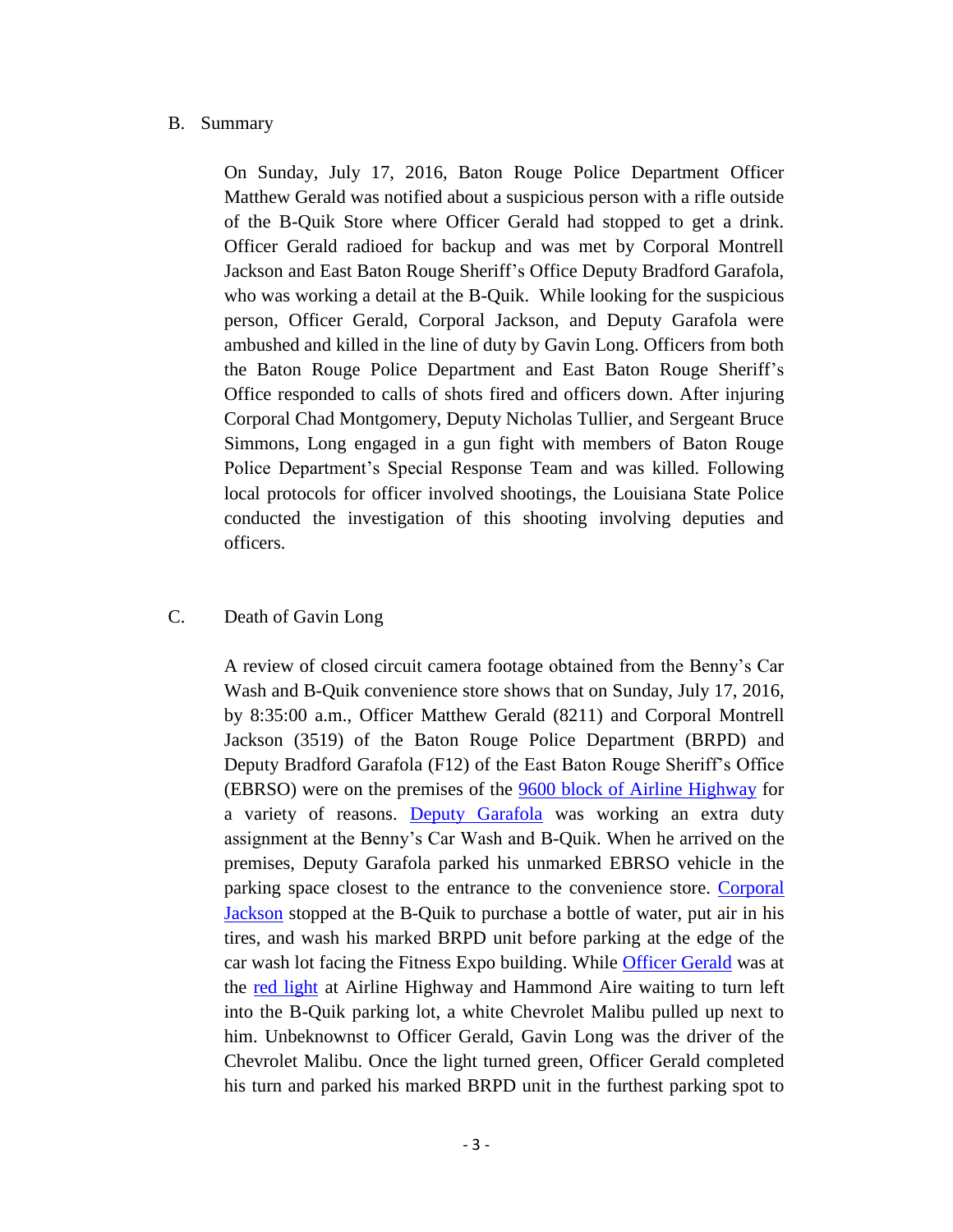the right of the entrance to the convenience store, next to a narrow alley. Officer Gerald then went inside to purchase two energy drinks.

Long watched Officer Gerald turn into the B-Quick parking lot. He then drove to Old Hammond Highway and made an illegal U-turn, in front of oncoming traffic, onto Airline Highway. Long turned into the parking lot of the Hair Crown Beauty Supply Store (Hair Crown) located next to the B-Quik. At 8:35:41 a.m., he parked his white [Chevrolet Malibu rental car](http://www.ebrda.org/ois/Photographs/72325KEA16%2017JULY16%20(59).jpg) in the side driveway of Hair Crown. Long, armed with an [Israel Weapon](http://www.ebrda.org/ois/Photographs/SP-9227-16%20MG%20SCENE%20(37)%20-%20Copy.JPG)  Industries (IWI) [Tavor semi-automatic rifle](http://www.ebrda.org/ois/Photographs/SP-9227-16%20MG%20SCENE%20(37)%20-%20Copy.JPG) with an illuminated reflex [sight,](http://www.ebrda.org/ois/Photographs/SP-9227-16%20EX%203MG%20(10)%20RIFLE-SCOPE.JPG) exited his vehicle and approached Officer Gerald's BRPD unit which was still parked outside of the convenience store. Long raised his weapon slightly at the marked police unit as if he was going to execute the vehicle's occupant; Officer Gerald, however, was still inside the B-Quik**.**  Long then went back to his Malibu, drove through the parking lot of Hair Crown and exited onto Carolyn Sue Drive.

After seeing Long armed with the semi-automatic rifle, an unidentified civilian witness ran inside the B-Quik and alerted Officer Gerald that there was a man armed with a rifle walking outside. R.P., the day-time manager of B-Quik and Benny's Car Wash, overheard the witness' statements and exited the store with Officer Gerald to look for Long. Deputy Garafola, who was also inside the B-Quik, followed the two men outside to assist in the search. At 8:39:17 a.m., Officer Gerald requested [additional units](http://www.ebrda.org/ois/Photographs/72325KEA16%2017JULY16%20(59).jpg) to meet him at the B-Quik at Airline and Old Hammond. Deputy Garafola, who was not wearing his vest, went to his assigned unit to retrieve his ballistic vest. While Deputy Garafola was putting on his vest, Corporal Jackson left his location in the car wash parking lot near the Fitness Expo and returned to B-Quik to assist Officer Gerald and Deputy Garafola. At 8:39:29 a.m., Corporal Jackson requested additional units due to a ["guy](http://www.ebrda.org/ois/Dispatch%20Calls%20and%20Screens/083929_3519.mp3)  [with a rifle next to the building."](http://www.ebrda.org/ois/Dispatch%20Calls%20and%20Screens/083929_3519.mp3)

After Long found Officer Gerald's vehicle unoccupied and left the B-Quik area by means of Carolyn Sue Drive, he turned onto Old Hammond Highway and then onto Airline Highway. As Long drove past drove past [the B-Quik and Benny's location,](http://www.ebrda.org/ois/Photographs/Map.jpg) he had a clear view of Officer Gerald and Deputy Garafola in the parking lot. Long then passed the Fitness Expo building where Corporal Jackson was parked at the time. After passing Corporal Jackson, Long turned around near the Formosa Computer Service and Repair parking lot and drove back toward the B-Quik area.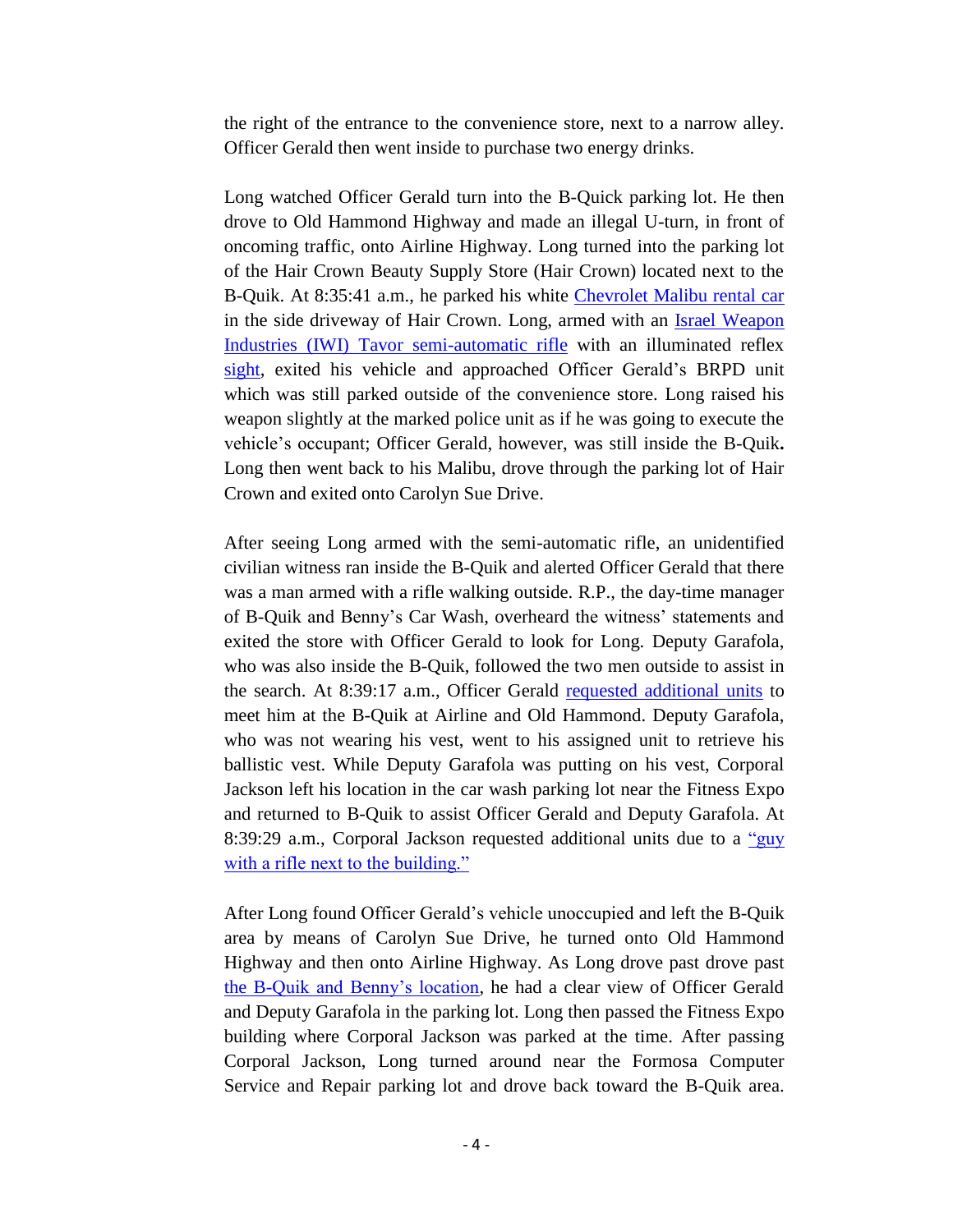Surveillance footage shows Long travelled against traffic on the shoulder of Airline Highway toward the Fitness Expo for approximately four hundred feet. Long turned into and parked in the rear lot behind the Fitness Expo building. Long exited the vehicle, armed with the IWI Tavor semi-automatic rifle, and swiftly made his way toward the direction of the three officers who were searching for him. Long passed multiple civilians while he was walking [behind Benny's Car Wash](http://www.ebrda.org/ois/Photographs/Screenshot%202017-04-25%2016.21.00.png) and [B-Quik](http://www.ebrda.org/ois/Photographs/Long%20behind%20the%20Bquik.jpg) building on his way to where the officers were last seen. Citizen E.W. stated that he saw Long exit a white Chevrolet Malibu that was parked behind the Fitness Expo and run behind Benny's Car Wash toward the B-Quik and Hair Crown building. Citizen R. P. stated it appeared as if Long briefly [checked](http://www.ebrda.org/ois/Photographs/Long%20checking%20units.jpg) to see if Corporal Jackson and Officer Gerald's BRPD units were occupied as he walked past them. Long followed the natural layout of the buildings and proceeded to the front of the Hair Crown building.

At approximately 8:40:21 a.m., Deputy Garafola **radioed** into dispatch that he was assisting two BRPD officers looking for an armed subject. At 8:40:55 a.m., Officer Gerald [radioed](http://www.ebrda.org/ois/Dispatch%20Calls%20and%20Screens/084055_8211.mp3) their location at the backside of the Hair Crown building. Almost immediately after Officer Gerald finished his radio transmission, Long ambushed Corporal Jackson and Officer Gerald from the Airline Highway end of the Hair Crown driveway. Officer Gerald and Corporal Jackson were searching for Long with their backs to Airline Highway when Long approached the officers from behind and fatally wounded both officers. At this time, Deputy Garafola was out of Long's view because he was walking ahead of the BRPD officers and was already along the far backside of Hair Crown. As shots were being fired, Deputy Garafola took cover behind a dumpster that was located next to him behind the building. At 8:41:51 a.m., Deputy Garafola radioed [shots](http://www.ebrda.org/ois/Dispatch%20Calls%20and%20Screens/084151%20F12.mp3)  [fired and officer](http://www.ebrda.org/ois/Dispatch%20Calls%20and%20Screens/084151%20F12.mp3) down behind the building. Although fatally wounded, Officer Gerald was able to transmit his final radio call, ["shots fired"](http://www.ebrda.org/ois/Dispatch%20Calls%20and%20Screens/084159_8211.mp3) at 8:41:59 a.m.

BRPD Corporal Chad Montgomery and his partner, Officer 1, were one of the first responding units that arrived at the scene. As Corporal Montgomery pulled into the Hair Crown driveway, Long fired multiple shots at their [marked BRPD unit.](http://www.ebrda.org/ois/Photographs/SP-9227-16%20MLC%20(391).JPG) Long [struck](http://www.ebrda.org/ois/Photographs/SP-9227-16%20MLC%20BRPD%20Unit%201343%20(76).JPG) both the rear passenger side window and the front windshield, with one of the bullets hitting Corporal Montgomery on the right side of his head, just above his ear. Corporal Montgomery's [dash camera](http://www.ebrda.org/ois/Photographs/Dash%20Cam%20Screenshot.jpg) was also struck by the bullet, disabling it. Corporal Montgomery and his partner exited the unit while it was still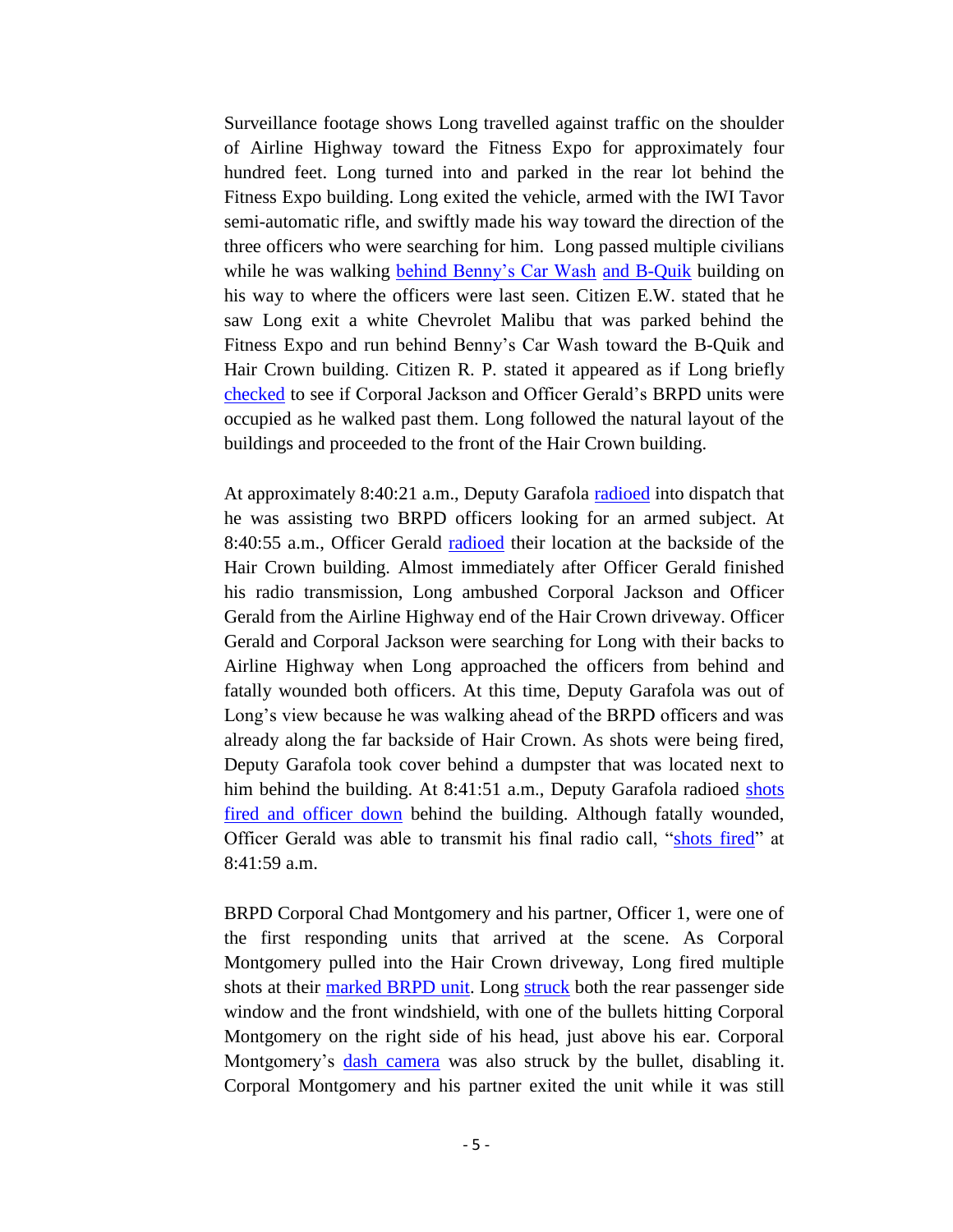moving to respond to the active shooter, causing the [unit](http://www.ebrda.org/ois/Photographs/SP-9227-16%20MLC%20(267).JPG) to roll into Corporal Jackson's unit. Corporal Montgomery fired two shots using his department issued 9 millimeter Glock 17 pistol in the direction where he believed Long was located. Corporal Montgomery stated that he fired the shots in an attempt to protect himself and the lives of his fellow officers. At approximately 8:42:46 a.m., Corporal Montgomery radioed that there were three [officers down.](http://www.ebrda.org/ois/Dispatch%20Calls%20and%20Screens/084246_3514.mp3) At approximately 8:43:27 a.m., Corporal Montgomery [radioed](http://www.ebrda.org/ois/Dispatch%20Calls%20and%20Screens/084327_3514.mp3) that shots were still being fired and he was wounded.

Meanwhile, Deputy Garafola left his position of cover when he saw Officer Gerald lying on the ground next to the corner of the Hair Crown building. As Deputy Garafola approached Officer Gerald, Long came around the corner of the Hair Crown and fired shots at Deputy Garafola. When confronted, Deputy Garafola attempted to create distance by moving away from Long while returning fire using his department issued .40 caliber Glock 22 pistol. Deputy Garafola continued to shoot at Long, even after falling to the ground. In total, Deputy Garafola fired thirteen rounds at Long; however, Deputy Garafola was fatally wounded. Long then turned to Officer Gerald and fired two more rounds into the already deceased officer.

Long then positioned himself between Carolyn Sue Drive and the Hair Crown. He fired [ten](http://www.ebrda.org/ois/Photographs/SP-9227-16%20MPB%20(224)%20-%20Copy.JPG) [rounds](http://www.ebrda.org/ois/Photographs/SP-9227-16%20MPB%20(214)%20-%20Copy.JPG) at a distance at officers arriving on Airline Highway to set up a perimeter. BRPD Third District Officer 2 and his partner, Officer 3, travelled from the Traffic Division on Florida Boulevard in their [marked BRPD unit.](http://www.ebrda.org/ois/Photographs/SP-9227-16%20MPB%20(69).JPG) They were met with active gunfire directed toward them from the side of the [Benny's Warehouse building,](http://www.ebrda.org/ois/Photographs/SP-9227-16%20MPB%20(211)%20-%20Copy.JPG) which is behind the Hair Crown. Officer 2 saw Long running along the side of the Hair Crown building wearing a black shirt, black pants, and a black mask. Officer 2 saw Long go down on one knee and shoot his rifle at Officer 2 and his partner. Concerned for his life, Officer 2 retrieved his department issued Bushmaster .223 caliber rifle from his trunk and fired at Long. Officer 2 noted that Long did not appear to be struck by any bullets. Bullet holes were found on the <u>poles</u> in the direction where Officer 2 and Officer 3 were located. Officer 2 later discovered a bullet hole in his unit's [trunk lid.](http://www.ebrda.org/ois/Photographs/SP-9227-16%20MPB%20(71).JPG)

Concurrently, at 8:44:26 a.m., EBRSO Deputy Nicholas Tullier (T82) arrived at the Fitness Expo, exited his [marked EBRSO unit,](http://www.ebrda.org/ois/Photographs/72325KEA16%2017JULY16%20(78)%20-%20Copy.jpg) and examined Long's rental vehicle. EBRSO Sergeant Bruce Simmons (T81) also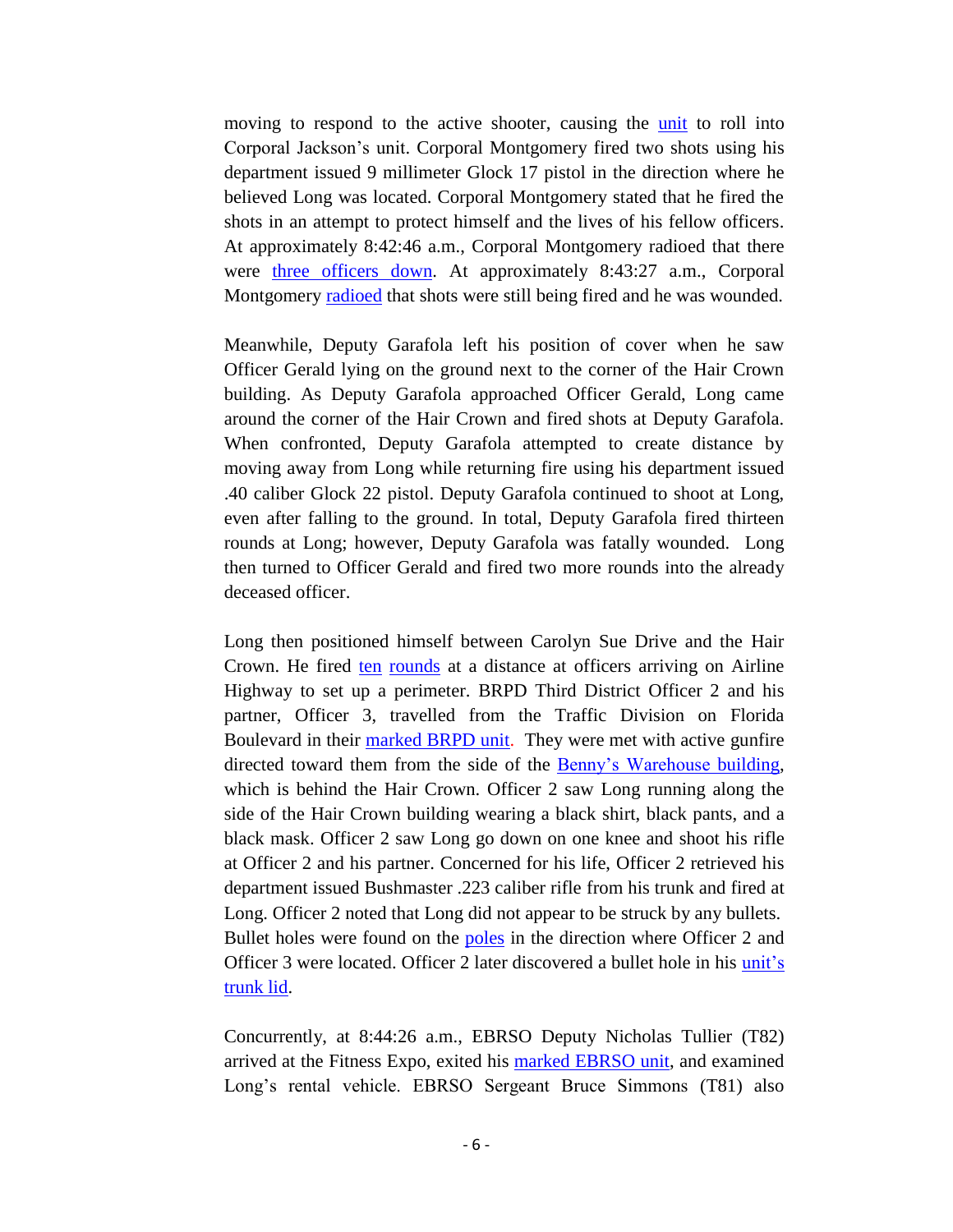arrived on scene at the Fitness Expo in his EBRSO marked unit behind Deputy Tullier. During this time, out of sight of the deputies, Long swiftly moved through the wooded area behind Benny's Car Wash and headed back toward his car, where Deputy Tullier and Sergeant Simmons were located. Sergeant [Simmons](http://www.ebrda.org/ois/Photographs/Screenshot%202017-04-25%2016.23.53.png) exited his unit, loaded his shotgun, and proceeded to walk to the rear of Deputy Tullier's unit. At approximately 8:45:32 a.m., Long fired shots at Deputy Tullier and Sergeant Simmons from the [grassy, wooded area](http://www.ebrda.org/ois/Photographs/SP-9227-16%20MG%20SCENE%20(352)%20-%20Copy.JPG) behind the gravel parking lot. Deputy [Tullier](http://www.ebrda.org/ois/Photographs/Screenshot%202017-04-25%2016.24.25.png) was shot first as he was walking back to his unit after he had briefly checked Long's rental vehicle. Deputy Tullier dropped to the ground after being shot in the stomach. Deputy Tullier then struggled to climb inside his [unit.](http://www.ebrda.org/ois/Photographs/72325KEA16%2017JULY16%20(77)%20-%20Copy.jpg) Long continued firing at Deputy Tullier, striking him in the head and shoulder while he was inside his unit. Sergeant Simmons heard shots being fired and saw Deputy Tullier fall to the ground; however, he could not see the shooter. While Sergeant Simmons was moving toward Deputy Tullier, Long shot Sergeant Simmons in the left arm, completely disabling it. Sergeant Simmons ran to the side of the Fitness Expo in order to gain cover. At 8:45:48 a.m., Sergeant Simmons radioed that [he and Deputy Tullier had](http://www.ebrda.org/ois/Dispatch%20Calls%20and%20Screens/084548%20T81.mp3) both been shot and that shots were fired behind the Old Floyd Brown's, which is the current Fitness Expo. Minutes later, Sergeant Simmons [radioed](http://www.ebrda.org/ois/Dispatch%20Calls%20and%20Screens/084718%20T81.mp3) again that he was shot and clarified that he was hit in the left arm. During this time, BRPD officers radioed that the shots had shattered [the glass](http://www.ebrda.org/ois/Photographs/SP-9227-16%20MG%20SCENE%20(3)%20-%20Copy.JPG) at the Fitness Expo.

Meanwhile, members of BRPD's Special Response Team (SRT) learned of the shooting incident and proceeded to the scene directly from BRPD Headquarters, which is a short distance away on Airline Highway. Members of SRT were stationed at BRPD Headquarters due to the recent protests in Baton Rouge. Four SRT members, SRT 1, SRT 2, SRT 3, and SRT 4, arrived on scene in two separate unmarked units and parked in front of the B-Quik near the gas pumps. Shortly thereafter, SRT 5 and SRT 6 arrived in their [unmarked black](http://www.ebrda.org/ois/Photographs/SP-9227-16%20KBR%20(3).JPG) [Chevrolet Tahoe](http://www.ebrda.org/ois/Photographs/SP-9227-16%20KBR%20(7)%20-%20Copy.JPG) and parked by the [Benny's Car Wash sign](http://www.ebrda.org/ois/Photographs/SP-9227-16%20MPB%20(197)%20-%20Copy.JPG) adjacent to Airline Highway, next to the Fitness Expo. As soon as SRT 5 exited his unit, he saw Long standing at the back of the Fitness Expo parking lot. SRT 5 reported that Long was dressed in all black, armed with a tan colored rifle, and had a black mask covering his face. SRT 5 saw Long focus on him and his partner. As a result, they [took cover](http://www.ebrda.org/ois/Photographs/Black%20tahoe%20at%20pole.png) just as Long began to fire at them. At 8:45:57 a.m., a BRPD officer [radioed](http://www.ebrda.org/ois/Dispatch%20Calls%20and%20Screens/084557_Officer%203.mp3) to all to "take cover; more shots fired." SRT 5 recalled hearing the sound of the bullets flying past him and also striking the [metal](http://www.ebrda.org/ois/Photographs/SP-9227-16%20MPB%20(198).JPG)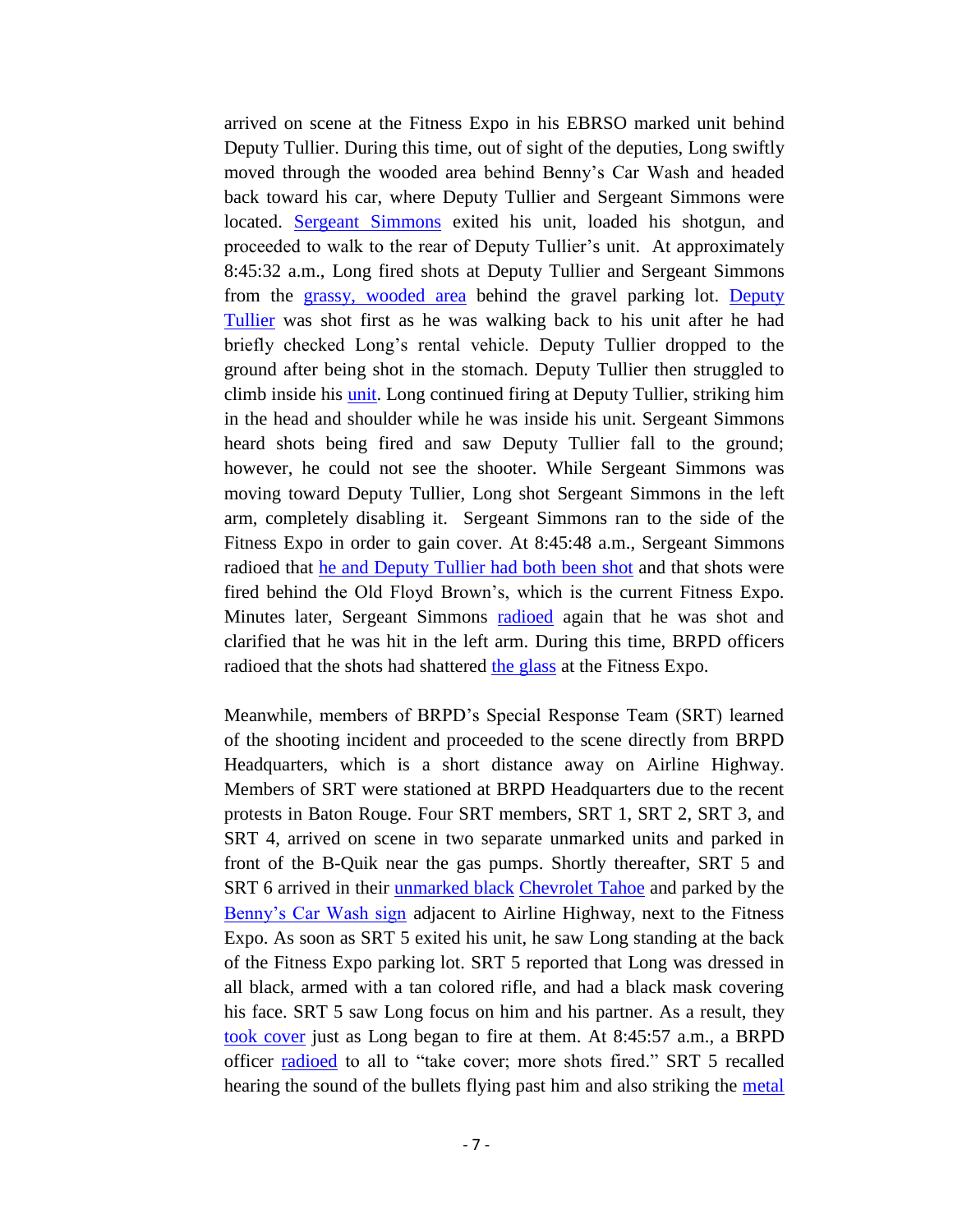[pole](http://www.ebrda.org/ois/Photographs/SP-9227-16%20MPB%20(198).JPG) he was using for cover while he was being shot at by Long. SRT 5 returned fire using his department issued Colt Defense M4LE rifle; SRT 6 returned fire using his department issued Colt Defense AR-15 A3 rifle. SRT 5 fired until he expended his entire magazine of ammunition. As SRT 5 was firing the last round in his magazine, Long appeared to have been hit and fell to the ground with his rifle in close proximity to his hands. Long is seen on surveillance footage falling to the ground while turning to a prone position at 8:46:15 a.m.; however, he still is clearly alive and moving toward his gun which was in the vicinity of his hands.

During this time, Citizen R.P. made a [911 call](http://www.ebrda.org/ois/Dispatch%20Calls%20and%20Screens/RP%20911%20Redacted.mp3) stating that there was a guy with an assault rifle who was shooting at cops and that multiple shots were fired by both the cops and the subject.

SRT 1 and SRT 2 went to the vehicle loading area for the car wash at Benny's. When they arrived, Long was already lying on the ground with his hands near his rifle. SRT 1 recalled seeing Long lying prone on the ground and moving his hands toward his rifle which was within his reach. SRT 2 focused on Long while providing cover for SRT members in order for SRT to get closer to Long as he was lying prone.

SRT 3 and SRT 4 initially ran near the fence by the car wash until they heard shots being fired in opposite directions. Not wanting to be caught in crossfire, they ran toward the front of Benny's Car Wash where they met up with SRT 5 and SRT 6. As SRT 5 advanced with SRT 6, SRT 4, and SRT 3 toward Long, they stopped briefly at an EBRSO marked unit. The driver door was open and inside of the vehicle was Deputy Tullier who was gravely injured and unresponsive. SRT members radioed that there was another officer down; they kept advancing toward Long while another group of officers assisted Deputy Tullier. A group of BRPD officers transferred Deputy Tullier into a BRPD unit at 8:49:16 a.m. and brought him to a waiting ambulance for transport to the hospital.

SRT 2 heard the loud verbal commands given to Long, who at the time was not moving but was still breathing. SRT 3 recalled hearing numerous law enforcement officers screaming "Don't move!" at Long. As SRT members closed in, SRT 3 observed Long moving his hands and believed that Long was either attempting to detonate some kind of explosive device or reach for the rifle. SRT 3 fired two rounds at Long using his Colt M4LE semi-automatic rifle. SRT 2 saw Long reach again for his rifle, which was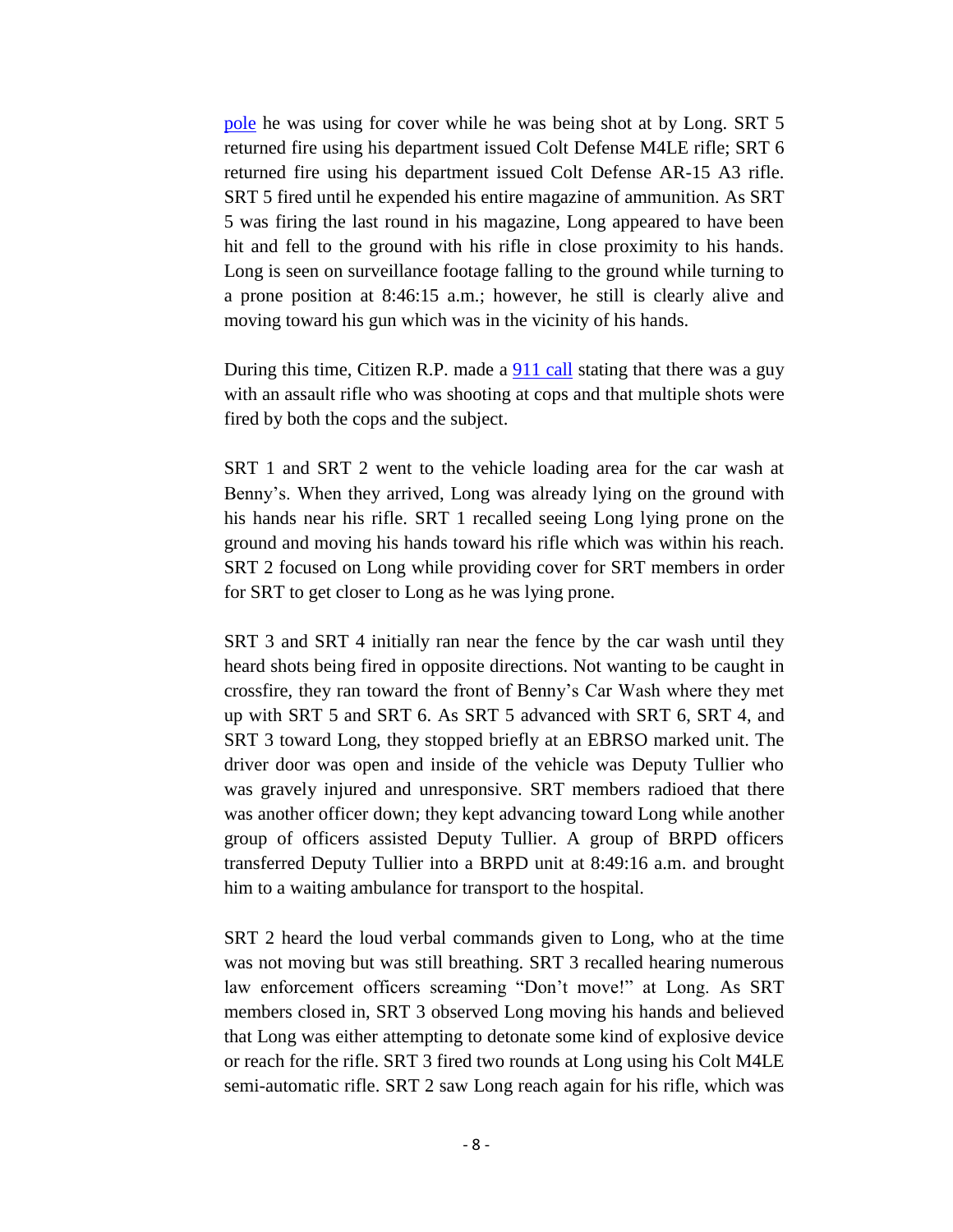still positioned near his hands. SRT 1 yelled out, "Moving!" as Long reached toward his rifle. Fearing Long was going to re-arm himself and kill the approaching officers, SRT 1 and SRT 2 fired their department issued Colt M4LE semi-automatic rifles at Long until Long was no longer a threat to officers. Simultaneously, SRT 1, SRT 3, SRT 5, and SRT 6 also saw Long move toward his rifle causing each of them to shoot at Long. All five officers who fired their weapons were using their department issued rifles. SRT 4 was providing sweeping cover and did not see Long reach for his rifle; therefore, he did not fire his weapon. According to the surveillance footage, these shots were fired at 8:49:28 a.m. At 8:51:57 a.m., SRT 5 radioed, "We have a [shooter down](http://www.ebrda.org/ois/Dispatch%20Calls%20and%20Screens/085157_Officer%207.mp3) behind the Fitness Expo. Black male [in] black fatigues; may be wearing body armor. He is armed with an assault rifle. He is down."

The officers surrounding Long's body could see that he was wearing some type of vest and feared it contained explosives. A sweep was done of Long's rental vehicle to check for any hidden explosives that could endanger the lives of first responders. Items removed from Long's rental vehicle were left near the vehicle once they were cleared for safety. Once it was learned that the car did not contain explosive devices, a search warrant was obtained to go through the contents of the car. In order to ensure the safety of those on scene, a remote controlled bomb [investigation robot](http://www.ebrda.org/ois/Photographs/bomb%20robot%20checking.jpg) was requested to check Long's body for explosives. The robot arrived on scene and was deployed less than an hour after the fatal shots were fired at Long. Long can be seen through the bomb robot camera with his [hand still on his rifle.](http://www.ebrda.org/ois/Photographs/72325KEA16%2017JULY16.jpg) After Long's body was checked by the robot, EBRSO Bomb Technician 1 put on a bomb suit and further searched Long's body and clothing for hazardous materials. Long had no explosives on his body and the vest he was wearing was a bullet resistant vest. EBRSO's ["bear cat,](http://www.ebrda.org/ois/Photographs/BearCat.jpg)" which is an armored personnel carrier, was used for cover during this time.

Louisiana State Police (LSP) conducted the investigation of the shooting and the events surrounding it. While at the scene, they worked to determine if Gavin Long acted alone or whether there was another possible shooter. There was speculation about another black male in dark clothes also shooting at law enforcement. One factor fueling this speculation was a black male in dark clothing fleeing the scene. That male was later stopped, interviewed, and determined to be a civilian with no ties to the shooting. Another factor for this speculation was the sheer amount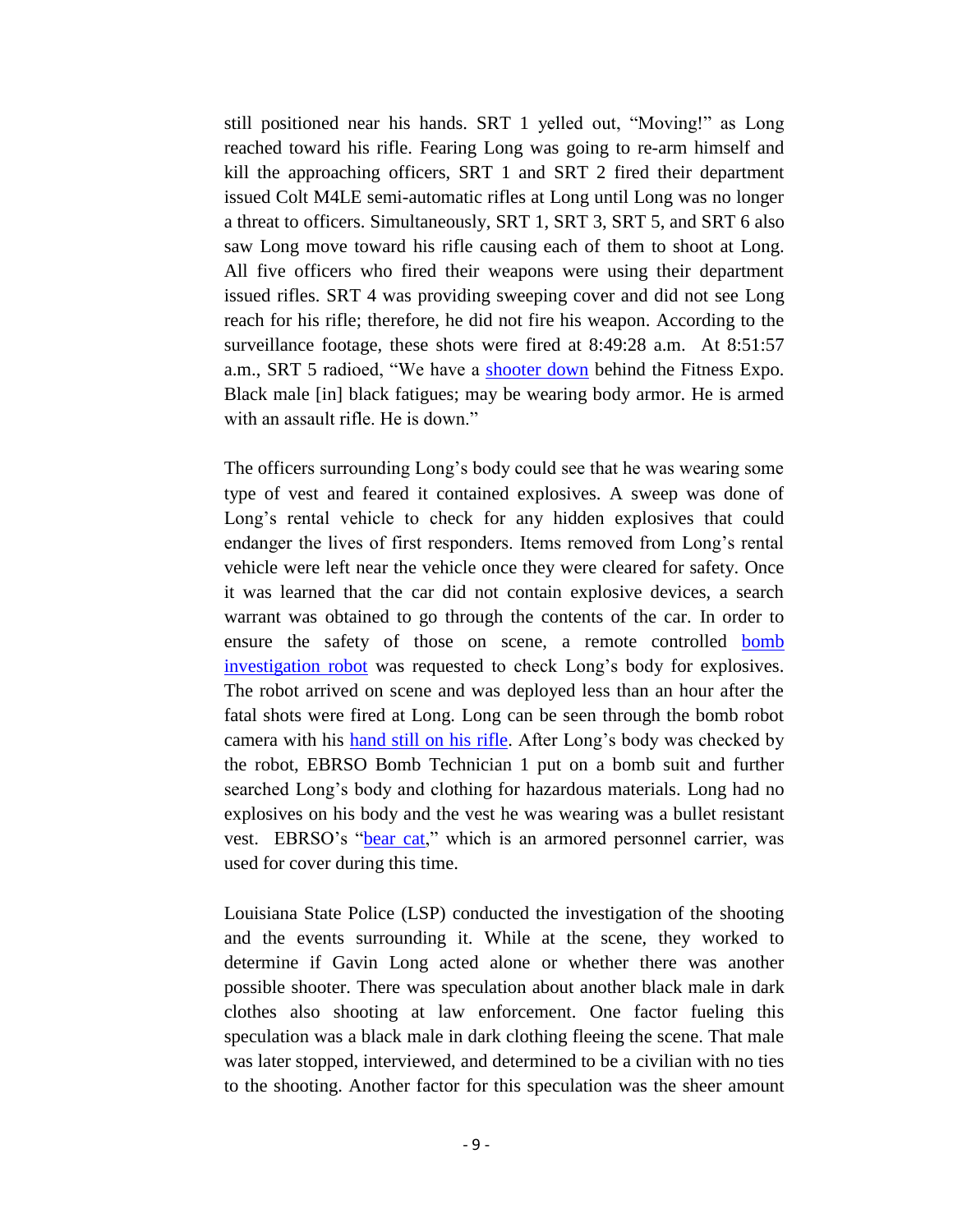of damage Long was able to do in such little time. Long moved quickly and proficiently. Additionally, Long was using different ammunitions, one type being [green tip steel penetrator.](http://www.ebrda.org/ois/Photographs/SP-9227-16%20EX%2015MG%20(11)%20AMMO.JPG) The green tip steel penetrator is designed for increased penetration at long distances. SRT 2, who is a former Army Ranger, stated that he believed Long had training due to "the totality of the damage he caused with that rifle… I would say [Long] had some type of training. The way he moved, the way he engaged, the shot placement – I would say he was trained." Similarly, SRT 6 also noted that "[Long] had skill. He honed in on us immediately… He laid effective fire." SRT 2 and SRT 6 were both correct regarding Long's training. Through LSP's investigation, investigators learned that Long had previously served five years in the United States Marine Corps. Long served as a Marine from 2005 to 2010. According to Long's service record, his Military Occupational Specialty was Data Network Specialist. Additionally, as with all Marine Corps enlisted personnel, Long was trained as a rifleman before he was allowed to enter a specialty.

While the B-Quik area was being secured and investigated, [West Baton](http://www.ebrda.org/ois/Police%20Reports/WBR%20Report_Redacted.pdf)  [Rouge Sheriff's Office](http://www.ebrda.org/ois/Police%20Reports/WBR%20Report_Redacted.pdf) (WBRSO) received a 911 call at 10:53 a.m. regarding two suspicious subjects inside the Wal-Mart in Brusly, Louisiana. By this time, news of the shooting incident had spread to other law enforcement agencies as well as civilians. A civilian called to alert authorities that he saw a black male wearing black tactical pants and black combat boots enter Wal-Mart, go to the bathroom and change into new clothes while the other black male who was with him purchased a shirt. The two black males then left Wal-Mart which is when WBRSO and the Addis Police Department performed a traffic stop. Due to the two subjects' behavior and the extenuating circumstances, WBRSO deputies detained the subjects and brought them to LSP Headquarters to be questioned. After interviewing the two men and verifying their statements, LSP determined that they had no involvement in the shooting incident.

The Federal Bureau of Investigation (FBI) assisted LSP with gathering information on Long and his movements leading up to July 17, 2016. Through investigative efforts, it was learned that Long arrived in Baton Rouge on July 12, 2016 and checked into the La Quinta Inn on South Acadian Thruway. The following day, he checked out of the La Quinta and then checked into the Microtel Inn and Suites on Harding Boulevard. He stayed one night at the Microtel Inn and Suites before going back to the La Quinta Inn on South Acadian Thruway on July 14, 2016. On July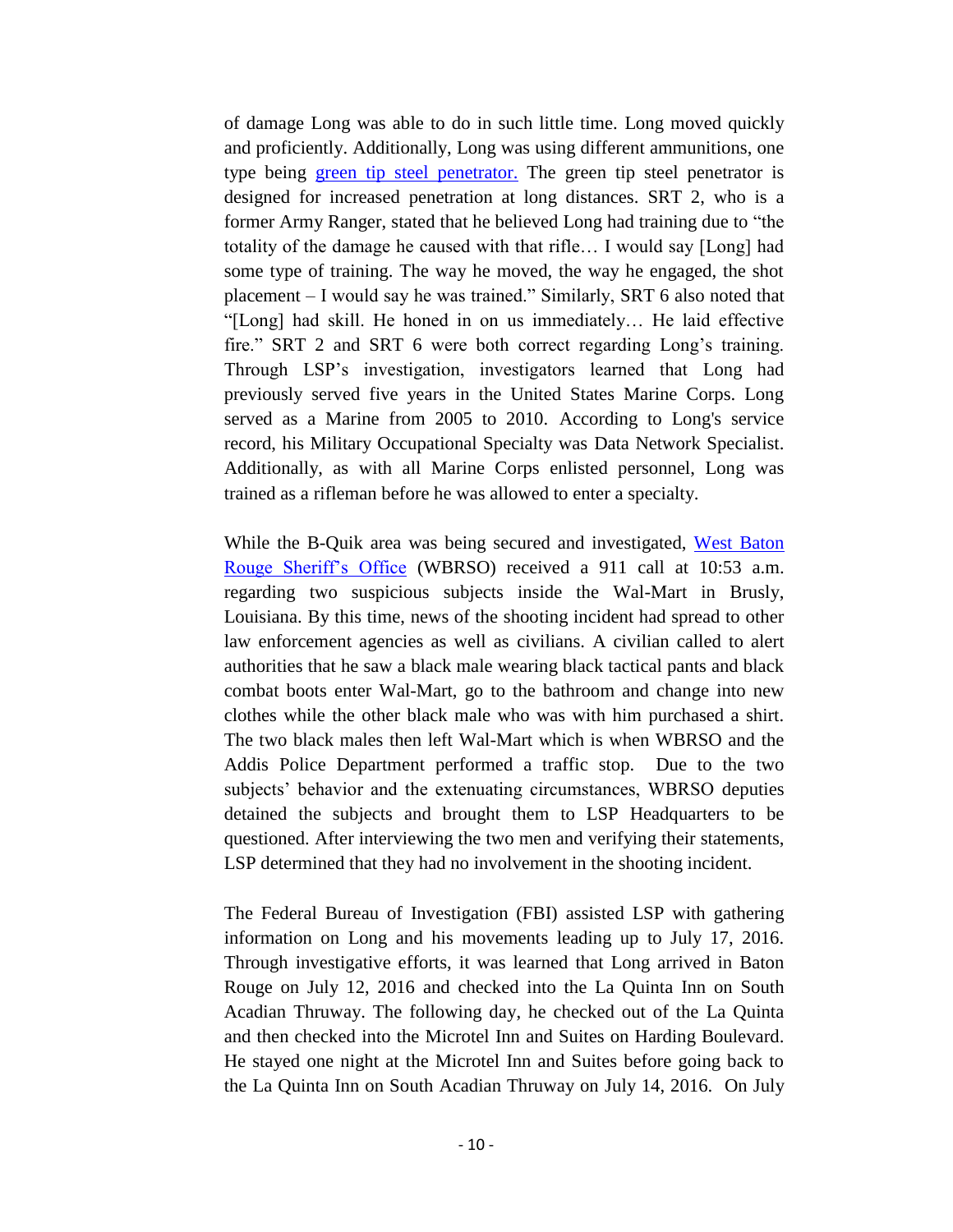15, 2016, Long checked out of the La Quinta Inn and checked into the Super 8 Motel on Reiger Road. On July 16, 2016, Long checked out of the Super 8 Motel and checked into the Knights Inn Motel on Gwenadele Avenue continuing a pattern of one night stays. At 7:54 a.m., the morning of the shooting, Long checked out of the Knights Inn Motel.

Search warrants were obtained for many of Long's belongings, including his rental car, laptop, and cell phone. The search of Long's rental car revealed two backpacks, a box of live ammunition, binoculars, and a paper atlas along with clothes and a suitcase. A **black Stag Arms STAG-15** [semiautomatic rifle](http://www.ebrda.org/ois/Photographs/Suspect%20Firearms%20-%20Media%20%20Ex%2015MG%20(1).JPG) and a [9 millimeter Springfield XD-9 semiautomatic](http://www.ebrda.org/ois/Photographs/Suspect%20Firearms%20-%20Media%20Ex%207MG%20(1).JPG)  [pistol](http://www.ebrda.org/ois/Photographs/Suspect%20Firearms%20-%20Media%20Ex%207MG%20(1).JPG) were also found in the car. Additionally, Long left a copy of his [suicide note](http://www.ebrda.org/ois/Photographs/Long%20Suicide%20Note_Redacted.pdf) in the front passenger seat of the car. The search of Long's laptop showed it was used to search for the addresses, phone numbers, and biographical information of the two BRPD officers involved in the Alton Sterling shooting. A search of Long's cell phone revealed videos, that he posted to YouTube, consisting of Long driving around Baton Rouge trying to sell his book and talk to local residents. On Thursday, July 14, 2016, Long took a [video](http://www.ebrda.org/ois/Photographs/Youtube%20Long%20in%20Baton%20Rouge.png) of himself driving around with citizen D.W. discussing a variety of topics. Long approached D.W. and offered to pay him \$50.00 to show Long where he could burn compact discs of his book. While in the car, Long asked D.W. about the recent protests and told D.W. how "brothers need to stand up for their rights." Long also talked about the time he spent in [Africa.](http://www.ebrda.org/ois/Photographs/SP-9227-16%20MG%20SCENE%20(288)%20redact.jpg) Before they parted ways, Long gave D.W. a copy of his book and wrote the name of his website page, "Convos with Cosmo," inside of the book.

The East Baton Rouge Coroner's Office performed the autopsies on the deceased law enforcement officers and on Long. As per the Coroner's Office standard protocol, the toxicology analyses were performed by NMS Labs. The manner of death for Corporal Jackson, Officer Gerald, Deputy Garafola, and Long were all listed as homicide, meaning that the deaths were caused intentionally by another person. Corporal Jackson's autopsy [report](http://www.ebrda.org/ois/Autopsy%20Reports/Montrell%20Jackson%20Final%20Report_Redacted.pdf) concluded that he died as the result of multiple gunshot wounds. The report lists four separate gunshot wounds to his face and trunk. Corporal Jackson's [toxicology](http://www.ebrda.org/ois/Autopsy%20Reports/Montrell%20Jackson%20Tox_Redacted.pdf) report detected no drugs or alcohol in his system. Officer [Gerald's autopsy report](http://www.ebrda.org/ois/Autopsy%20Reports/Matthew%20Gerald%20Final%20Report_Redacted.pdf) concluded that he died of multiple gunshot wounds. The report lists seven separate gunshots wounds to his head, trunk, and limbs. Officer [Gerald's toxicology](http://www.ebrda.org/ois/Autopsy%20Reports/Matthew%20Gerald%20Tox_Redacted.pdf) report detected no drugs or alcohol in his system. Deputy [Garafola's autopsy report](http://www.ebrda.org/ois/Autopsy%20Reports/Bradford%20Garafola%20Final%20Report_Redacted.pdf)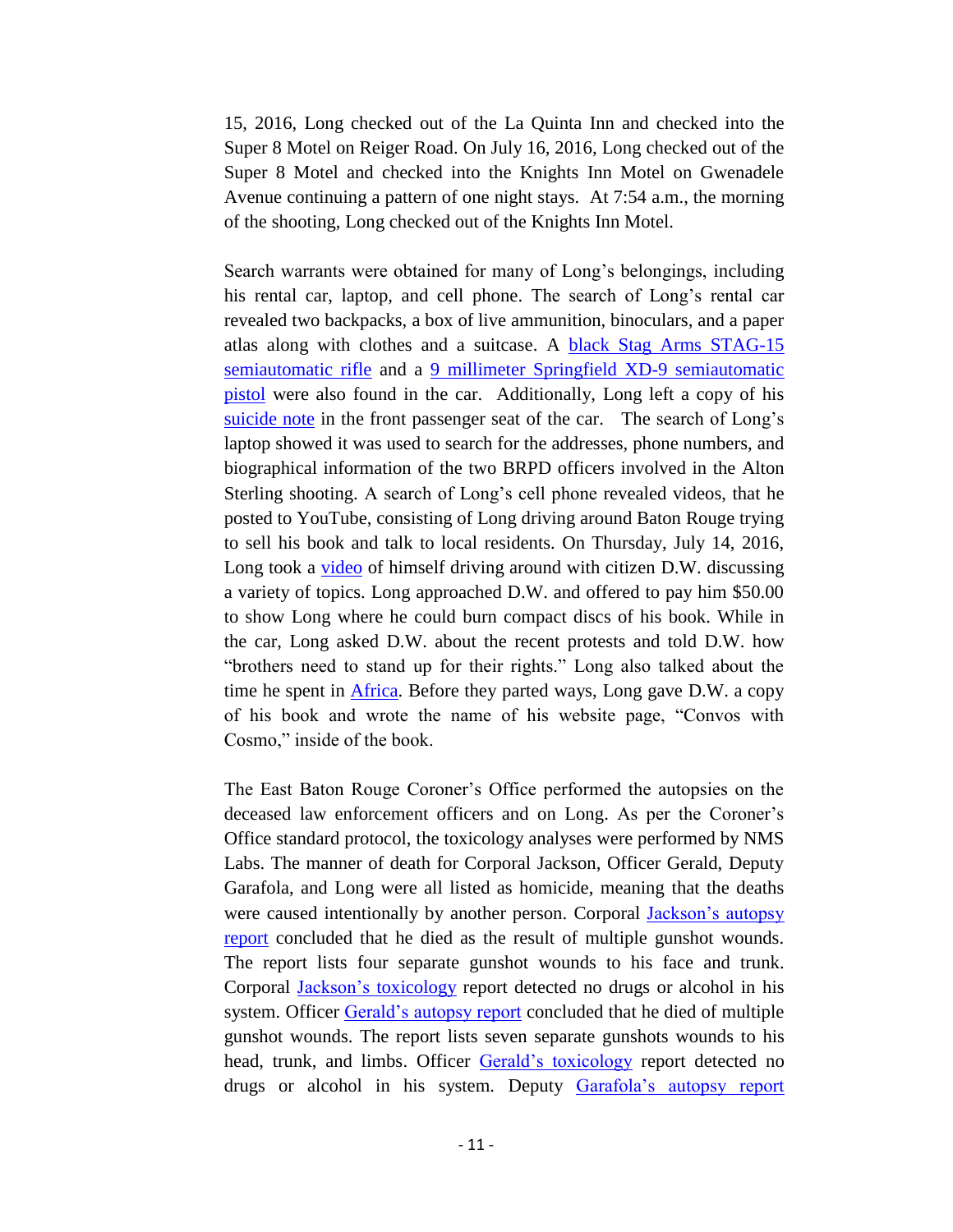concluded that he died of multiple gunshot wounds. The report lists five separate gunshots wounds to his head, hip, and trunk. Deputy [Garafola's](http://www.ebrda.org/ois/Autopsy%20Reports/Garafola%20Tox_Redacted.pdf)  [toxicology](http://www.ebrda.org/ois/Autopsy%20Reports/Garafola%20Tox_Redacted.pdf) report detected no drugs or alcohol in his system. Gavin [Long's autopsy report](http://www.ebrda.org/ois/Autopsy%20Reports/Gavin%20Long%20Final%20Report_Redacted.pdf) concluded that he died of multiple gunshot wounds. The report lists forty-five separate gunshot wounds to various parts of his body. [Long's toxicology](http://www.ebrda.org/ois/Autopsy%20Reports/Gavin%20Long%20Tox_Redacted.pdf) report detected both the drug methamphetamine and a blood alcohol concentration of .021 g/100mL in his system.

Louisiana State Police Crime Laboratory forensic scientists photographed and processed the crime scene and attended each autopsy. They collected numerous pieces of evidence for analysis, including multiple cartridge cases, bullets, fragments, and firearms. Overall, investigators located forty-three of the cartridge cases that were ejected from Long's [IWI Tavor](http://www.ebrda.org/ois/Photographs/SP-9227-16%20EX%203MG%20(2)%20RIFLE.JPG)  [semi-automatic rifle](http://www.ebrda.org/ois/Photographs/SP-9227-16%20EX%203MG%20(2)%20RIFLE.JPG) throughout the crime scene. Multiple factors, however, likely prevented them from locating every cartridge case fired from Long's rifle. Both the bear cat and BRPD unit that transported Deputy Tullier could have scattered the cartridges cases. Additionally, Long fired multiple rounds from the wooded area behind Fitness Expo. Investigators collected forty-two cartridge cases fired by BRPD SRT 5 and SRT 6 when they engaged in the gunfight with Long from the Benny's sign pole, as well as forty-seven cartridge cases fired by the five SRT members who shot at Long when he reached for his rifle. The **recovered** [cartridge cases](http://www.ebrda.org/ois/Photographs/Cartridge%20Case%20Overview.jpg) correspond to the known shooting positions of Long and the law enforcement officers as shown in the surveillance footage.

Once the crime scene was secured, East Baton Rouge Parish District Attorney Hillar C. Moore, III, five Assistant District Attorneys, and four District Attorney Investigators responded to the scene and observed every critical step in the investigation, including the subsequent interviews of law enforcement officers involved in the shooting, law enforcement witnesses, and civilian witnesses. Additionally, one Assistant District Attorney and two District Attorney Investigators monitored the event from the BRPD Headquarters.

In summary, on July 17, 2016, within thirteen minutes and fifty five seconds, Gavin Long arrived at the location of Benny's Car Wash and B-Quik, checked to see if a parked marked police unit was occupied, left the scene and subsequently returned to the scene, killing three law enforcement officers and wounding three more before getting in a gunfight with officers during which he lost his life.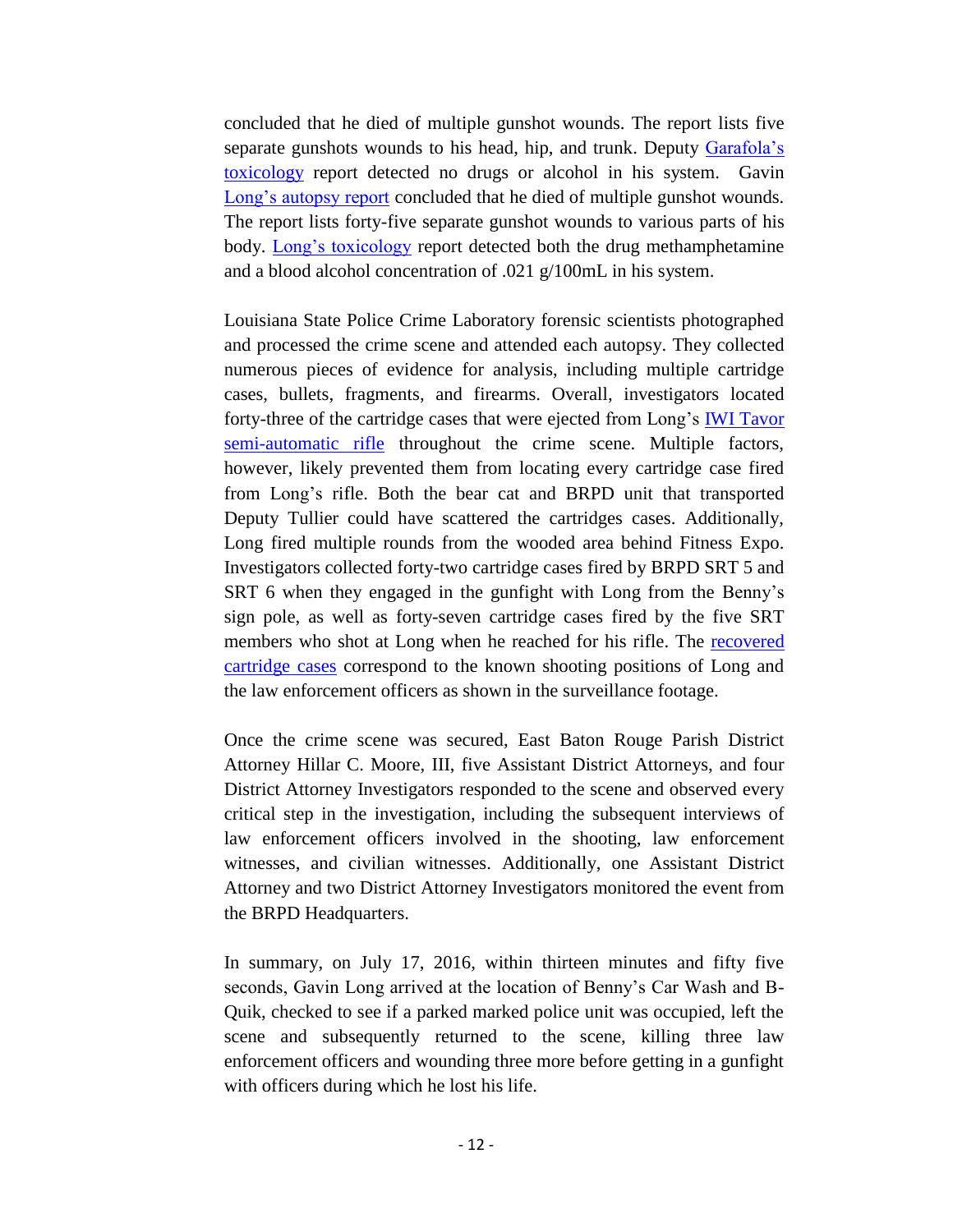#### II. OTHER MATTERS CONSIDERED

NOTE: While this information was unknown to the officers at the time of the shooting, it is relevant to understanding the events that occurred on the morning of July 17, 2016, which was coincidentally Long's birthday. The Office of the East Baton Rouge District Attorney does not want to risk the glorification of Long so while material may exist, we have chosen not to include live hyperlinks to the material.

#### A. [Cosmo Ausar Setepenra Alias and Sovereign Citizenship](http://www.ebrda.org/ois/Photographs/72325KEA16%2017JULY16%20(42)%20redact.jpg)

On April 16, 2015, Long submitted paperwork from the [United Washitaw](http://www.ebrda.org/ois/Photographs/MNation%20Card.jpg)  [de Dugdahmoundyah Mu'ur Nation](http://www.ebrda.org/ois/Photographs/MNation%20Card.jpg) to "correct" his name from Gavin Eugene Long to [Cosmo Ausar Setepenra](http://www.ebrda.org/ois/Police%20Reports/Gavin%20Long%20Sovereign%20Citizen_Redacted.pdf) with the Jackson County Recorder of Deeds in Kansas City, Missouri. In the submitted paperwork, Long stated he "revokes, rescind, and make void" all powers of attorney. Additionally, he included the "Inter-American Declaration on the Rights of Indigenous People" form with his paperwork. The Washitaw Nation of Mu'urs is a known sovereign citizen group. Author J.J. MacNab, who is an expert on anti-government extremism, previously told *The Kansas City Star* that Long was "one hundred percent sovereign citizen" and that he fell into the Moorish Sovereign category. McNab described the Washitaw Nation of Mu'urs as a group who "believes that they are indigenous to the continent and therefore above all federal, state and local laws."<sup>1</sup>

## B. Social Media Postings

 $\overline{\phantom{a}}$ 

## 1. [YouTube](http://www.ebrda.org/ois/Photographs/Long%20Youtube.png)

Long has multiple videos posted to his YouTube account, "Convos with Cosmo," including one where Long states that he is in Dallas, Texas. Long posted the video on July 7, 2016, which was three days after five law enforcement officers were ambushed and killed. In the video, Long states that "100% of revolutions, of victims fighting their oppressors… have been successful through fighting back, through bloodshed." He goes on to talk about how he does not believe protesting is ever successful because "revenue and blood" are the only thing that gets through to oppressors.

 $<sup>1</sup>$  Bergen, Katy, et al. "Kansas City man identified as suspect in killings of three Baton Rouge police officers."</sup> Kansas City Star [Kansas City, MO], 17 July 2016, [http://www.kansascity.com/news/local/article90183857.html.](http://www.kansascity.com/news/local/article90183857.html)  Accessed 1 Aug 2016.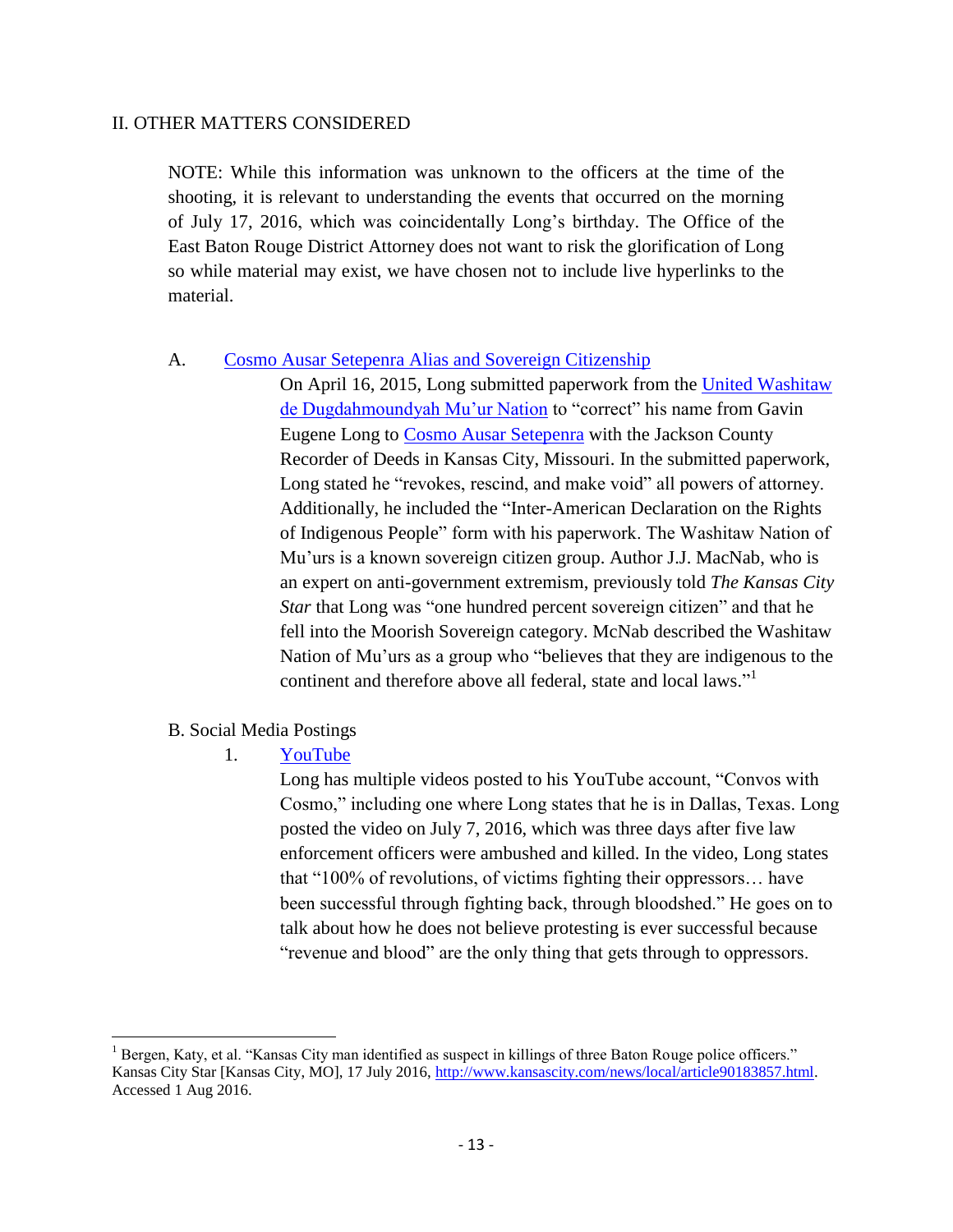# 2. [Website](http://www.ebrda.org/ois/Photographs/Long%20website%201.png)

It should be noted that Long's website, ["Convos with Cosmo"](http://www.ebrda.org/ois/Photographs/Long%20Website2.png) is no longer active.

3. [Twitter](http://www.ebrda.org/ois/Photographs/Long%20Twitter%20Sceenshot.png)

Long's Twitter account, "Convos with Cosmo" remains active and his past [tweets](http://www.ebrda.org/ois/Photographs/Long%20Twitter%20Posts.jpg) can still be seen, including posts from when he was in Dallas and Baton Rouge.

4. [Podcasts](http://www.ebrda.org/ois/Photographs/Long%20Podcast.jpg)

It should be noted that although iTunes shows the list of Long's podcasts, the podcasts are no longer available to be listened to or downloaded; however, Long posted several podcasts on various other websites.

- B. Noteworthy documents found in Long's rental vehicle
	- 1. Long left a lengthy [suicide note](http://www.ebrda.org/ois/Photographs/Long%20Suicide%20Note_Redacted.pdf) in his white Chevrolet Malibu rental vehicle. In the note, Long wrote that he knew people would not believe that he was "suspected of committing such horrendous acts of violence." Additionally, he talked about the "destruction" he must inflict "upon bad cops as well as good cops in hopes that the good cops (which are the majority) will be able to stand together and enact justice and punishment against bad cops".
	- 2. Long also had a [printout](http://www.ebrda.org/ois/Photographs/SP-9227-16%20MG%20SCENE%20(225).JPG) of Hadith 318 from an Islamic holy book, Sahih al-Bukhari Vol. 8, Book of Invocations. The printout is mostly in Arabic; however, there are a few written sentences in English. The translated portion reads:

Narrated Shaddad bin Aus: The Prophet said, "The most superior way of asking for forgiveness from Allah is: 'Allahumma anta Rabbi la ilaha illa anta, Anta Khalaqtani wa ana abduka, wa ana 'ala ahdika wa wa'dika mastata'tu, A'udhu bika min Sharri ma sana'tu, abu'u Laka bini'matika 'alaiya, wa Abu Laka bidhanbi faghfirli innahu la yaghfiru adhdhunuba illa anta.' The Prophet added. "If somebody recites it during the day with firm faith in it, and dies on the same day before the evening, he will be from the people of Paradise; and if somebody recites it at night with firm faith in it, and dies before the morning, he will be from the people of Paradise." (Sahih al-Bukhari Vol. 8, Book of Invocations Hadith 318).

There are multiple reasons to deem this printout as noteworthy. It references asking forgiveness from Allah and includes a prayer passage wherein it states that repeating the prayer and dying on the same day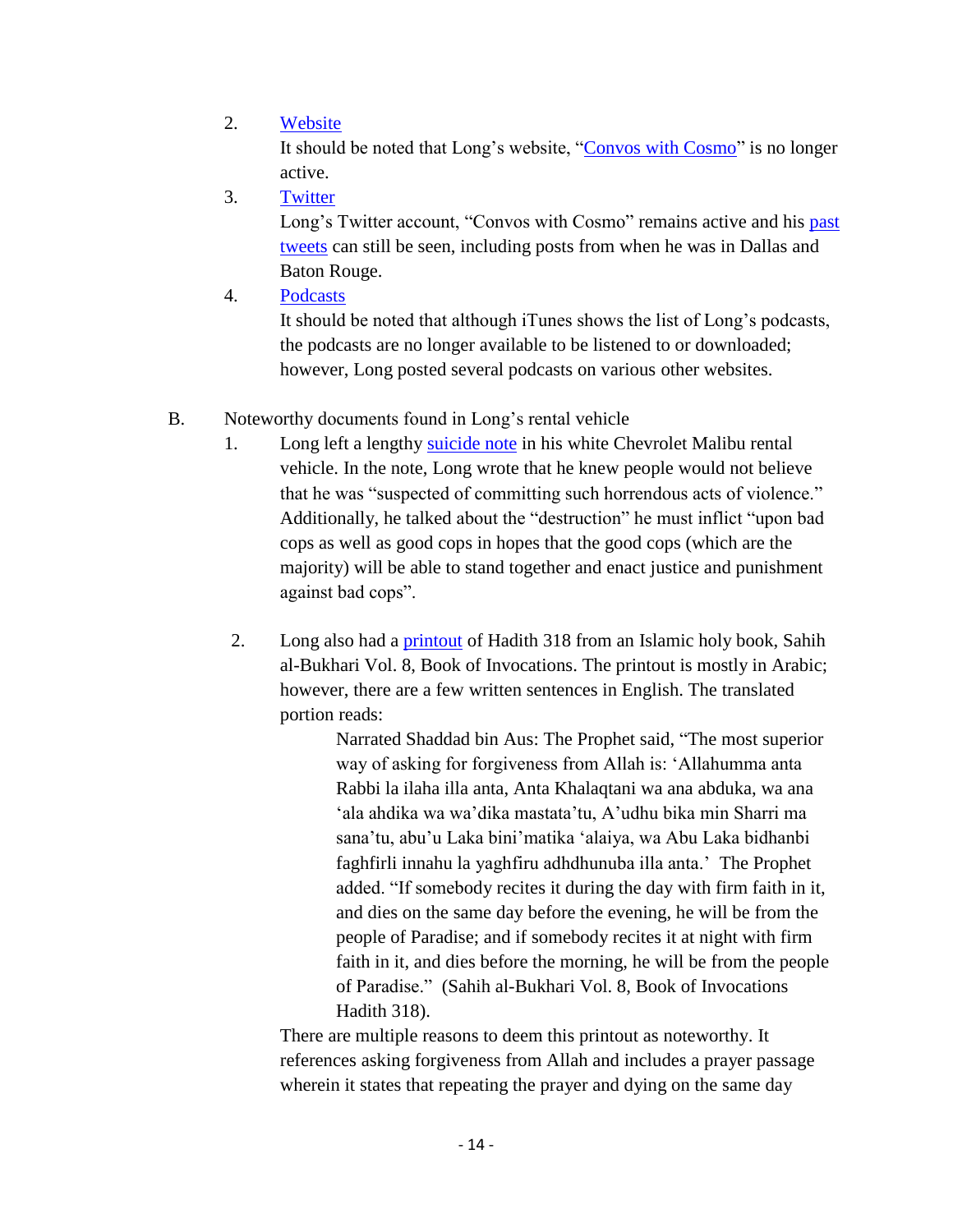guarantees the person will go to paradise. The printout, in conjuncture with his suicide note, appears to support evidence of a premeditated attack on law enforcement that Long did not plan to survive.

#### III. STATEMENT OF LAW

#### A. Murder

Under Louisiana law, the intentional killing of another human being is defined as Second Degree Murder and is punishable by a mandatory sentence of life in prison. When this murder occurs during the perpetration of another crime, such as an armed robbery; against special classes of persons, such as children or the elderly; or involves the killing of more than one person; then the murder is defined as a First Degree Murder that can be punished by a sentence of death. If the District Attorney seeks to prosecute either of these crimes, he is required to bring them before a Grand Jury for indictment. LA [CCRP 437](http://www.legis.la.gov/legis/law.aspx?d=112537)

#### B. Justification

Louisiana law provides each citizen with the right to defend themselves and to "meet force with force," including deadly force to meet deadly force. This right to use deadly force, however, is limited only to circumstances in which human life is endangered. Deadly force may not be used to protect things and property. Police officers, just like any other citizen, are entitled to use deadly force when their life or the life of another citizen is threatened. LA R.S. [14:20](http://www.legis.la.gov/legis/Law.aspx?d=78338)

#### C. Retreat

The laws of Louisiana do not require any citizen to retreat when faced with deadly force. LA [R.S. 14:20](http://www.legis.la.gov/Legis/Law.aspx?d=78338)

#### D. Grand Jury

Since the founding of the United States, the Grand Jury has been a vital part of the many checks and balances in our criminal justice system. It is comprised of 12 citizens who sit for approximately six month terms evaluating whether certain cases, particularly murder cases, proceed to trial. They examine all evidence in secret primarily for two reasons: to protect those testifying from others who have not yet been arrested, and to protect the reputations of those against whom criminal charges may not be brought. To serve as a check on all, the Grand Jury is an independent constitutional body that is independent from the courts, law enforcement,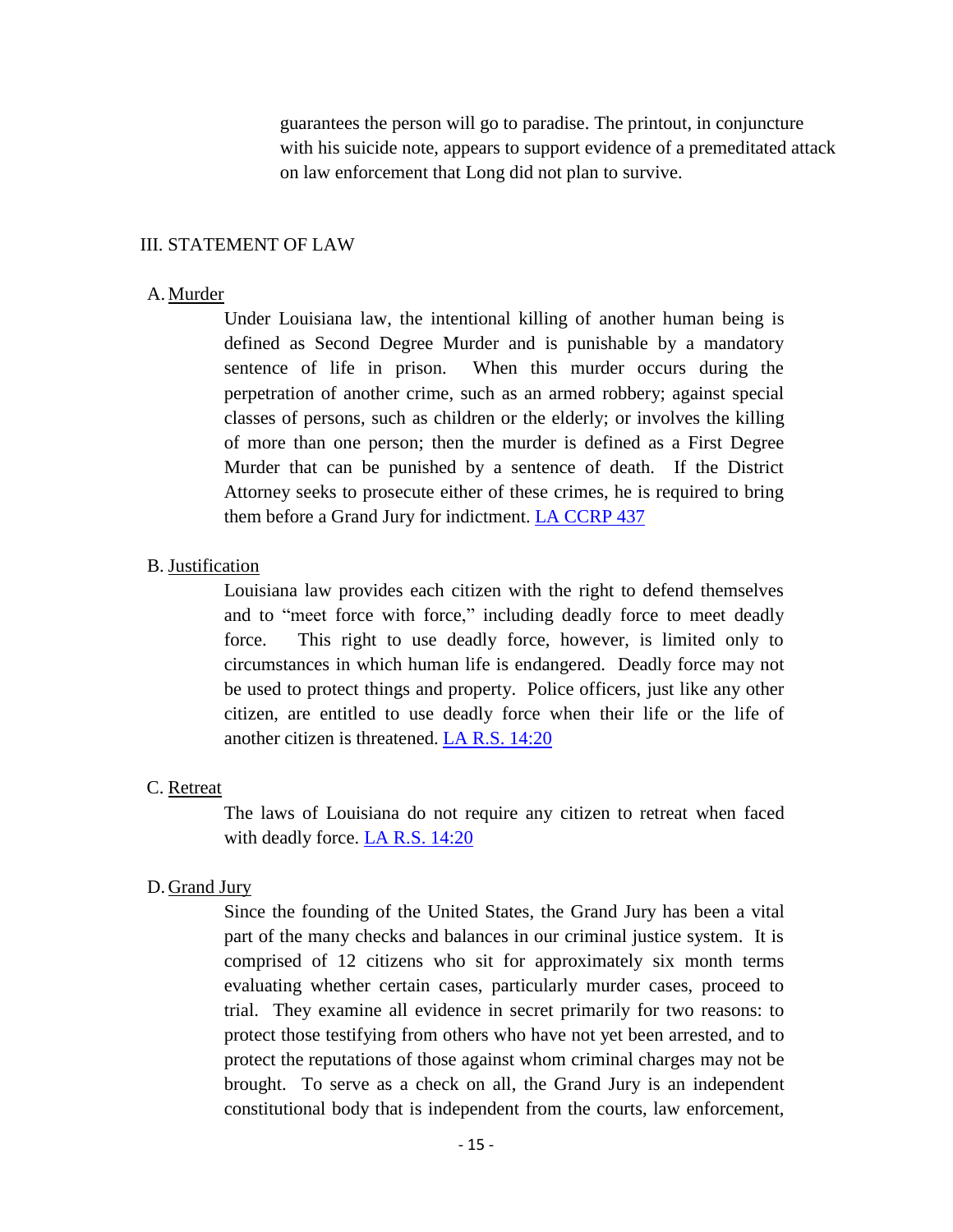and the District Attorney. The District Attorney is designated as only a legal advisor to the Grand Jury, is required to be present at all proceedings before the Grand Jury, but is excluded from the Grand Jury's deliberations as they decide their verdict. The Grand Jury can return any one of three verdicts: A True Bill of Indictment (authorizing criminal charges), A No True Bill of Indictment (declining criminal charges), and A Pretermitted Matter. LA [CCRP 444](http://www.legis.la.gov/legis/Law.aspx?d=112545) A Pretermitted Matter means that the Grand Jury members were unable reach a sufficient consensus (9 out of 12 votes) to render a verdict.

#### E. District Attorney

The District Attorney presents murder cases to the Grand Jury. In doing so, he is bound legally and ethically by certain standards. First, he must determine that the evidence he has to present "if unexplained and uncontradicted, warrants a conviction." LA [CCRP](http://www.legis.la.gov/legis/Law.aspx?p=y&d=112544) 443 Second, under the Rules of Professional Conduct required of all prosecutors (Rule 3.8), he is required to "refrain from prosecuting a charge that the prosecutor knows is not supported by probable cause." [Rule 3.8](https://www.ladb.org/Material/Publication/ROPC/ROPC.pdf)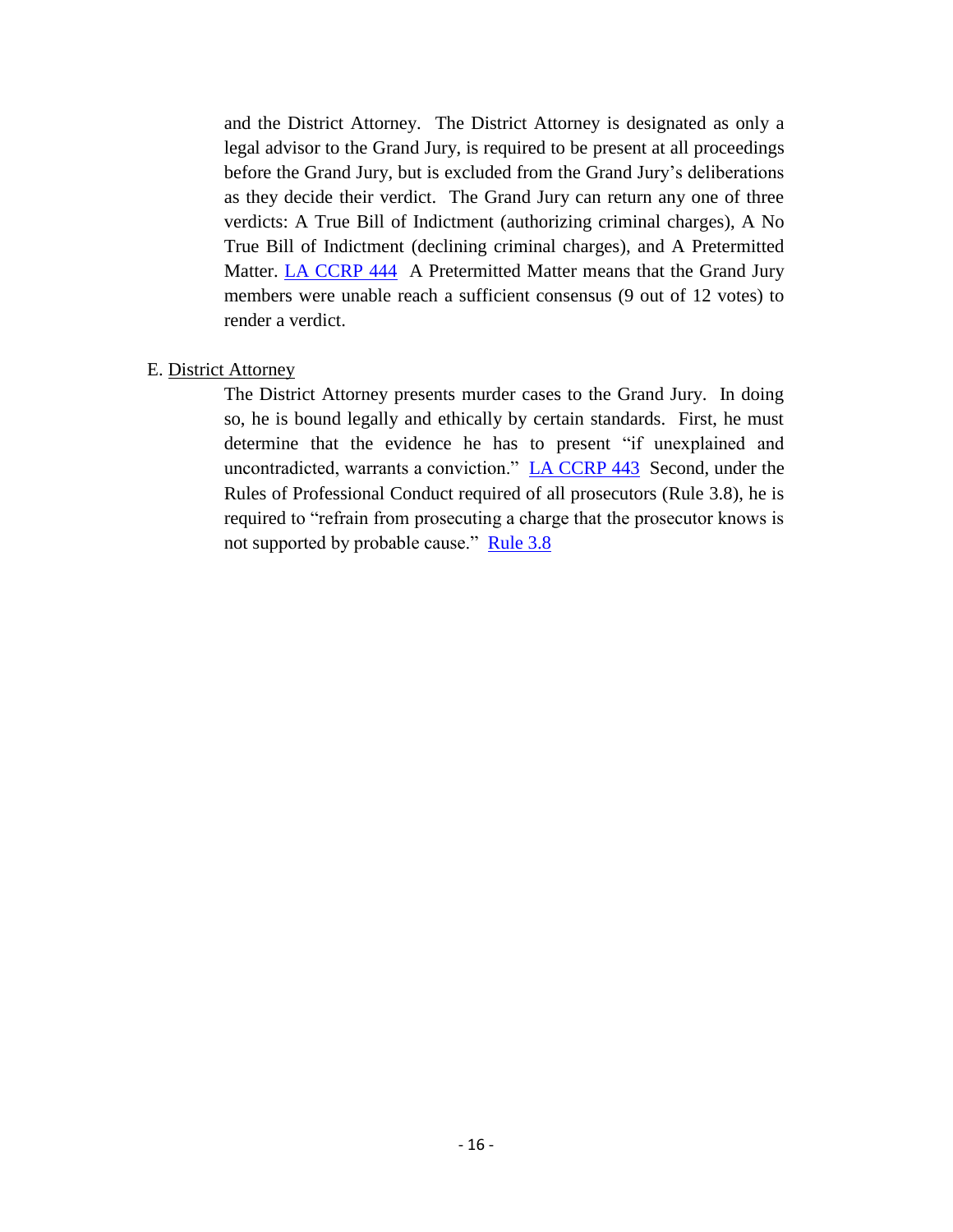#### IV. DISCUSSION

A. Issues

Whether any person may be held criminally responsible for the death of Gavin Long?

# B. Application of Law

The death of any human being is a tragedy that all persons are legally required to avoid. When laws are broken and a death occurs, law enforcement agencies are called to respond and investigate the circumstances of the death and forward their reports to the District Attorney to determine whether any person is criminally responsible. When law enforcement is responsible for the death, they must immediately report the death to the District Attorney who will join them in all critical stages of the investigation. This is one of the most serious responsibilities of the District Attorney.

Second degree murder is the killing of a human being when the offender has a specific intent to kill or to inflict great bodily harm. [LA R.S. 14.30.1](http://www.legis.la.gov/Legis/Law.aspx?d=78398)  A second degree murder is legally justified when committed in selfdefense by one who reasonably believes that he is in imminent danger of losing his life or receiving great bodily harm and that the killing is necessary to save himself or another from that danger. [LA R.S. 14:20](http://www.legis.la.gov/Legis/Law.aspx?p=y&d=78338) 

For a law enforcement officer, as with any other citizen, the law provides that the use of force must be reasonable. The United States Supreme Court specifically requires that the "reasonableness" of force by an officer be judged from the perspective of an officer at the scene, rather than judged with the benefit of hindsight. *[Graham v. Connor,](https://supreme.justia.com/cases/federal/us/490/386/)* 490 U.S. 389 (1989).

C. Analysis

The evidence reviewed by the District Attorney, attached and made part of this report, substantiates that Gavin Long was killed at the hands of others, specifically Baton Rouge Police Department officers. This same evidence also demonstrates that their actions were justified. Specifically, these officers were placed in an extremely dangerous situation and feared for the life of another officer, deputy, or themselves. When faced with deadly force to themselves and others, no reasonable person, including other law enforcement officers, would have acted differently. The death of Gavin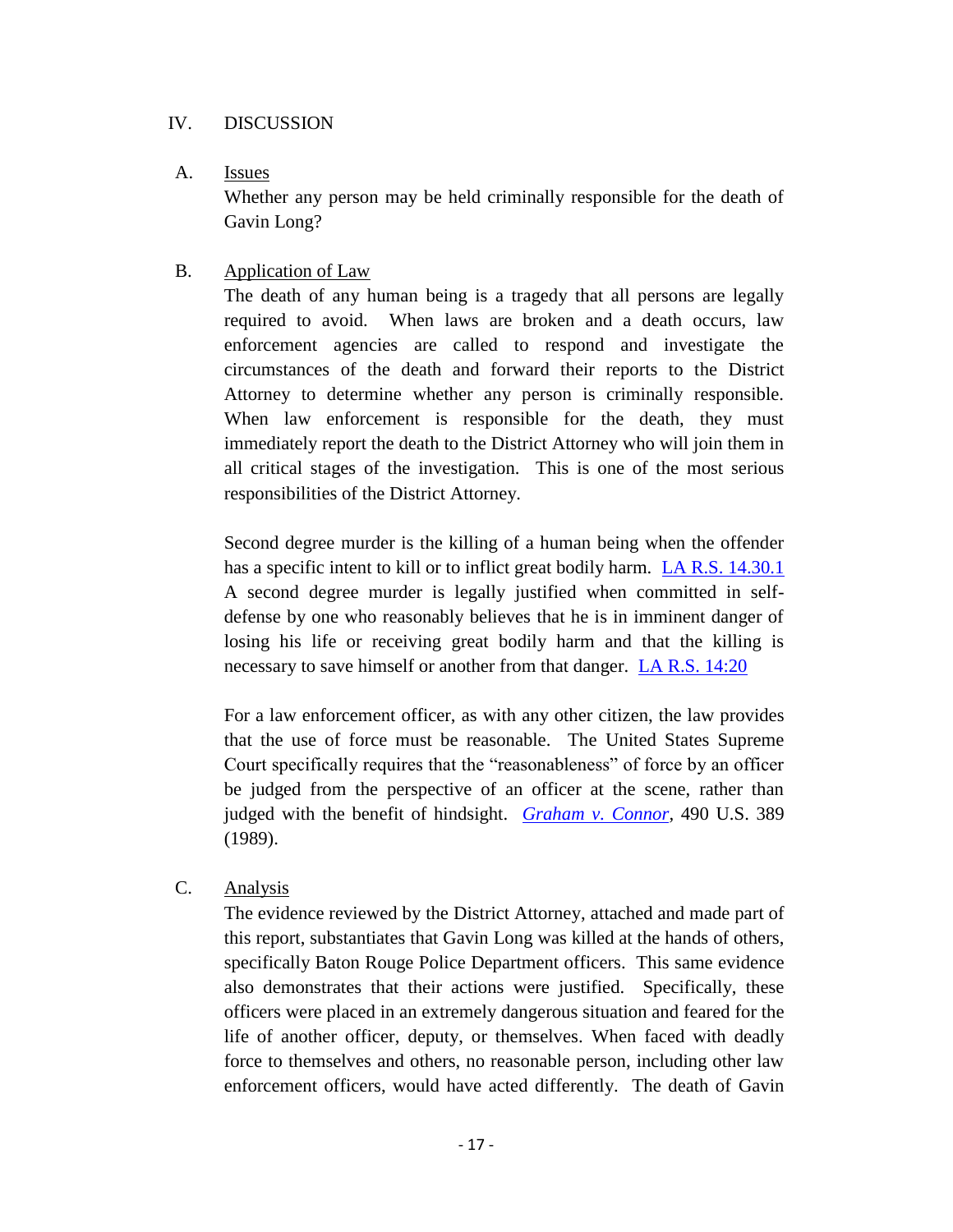Long was legally justified and no criminal responsibility can be found for the officers involved as they were legally exercising their rights of selfdefense and defense-of-others.

D. Conclusion

In accordance with my oath and duty to uphold the constitution and laws of both the United States and the State of Louisiana, as District Attorney for the 19<sup>th</sup> Judicial District, Parish of East Baton Rouge, I issue this final report into the circumstances and death of Gavin Long. Gavin Long was killed by Baton Rouge Police Department's Special Response Team members in the course and scope of their employment as law enforcement officers and under circumstances where their use of deadly force was legally justified. It is my determination as District Attorney that there is no probable cause of criminal responsibility to present to a Grand Jury in the matter of the death of Gavin Long.

Signed: HCM III Date: June 30, 2017 Hillar C. Moore, III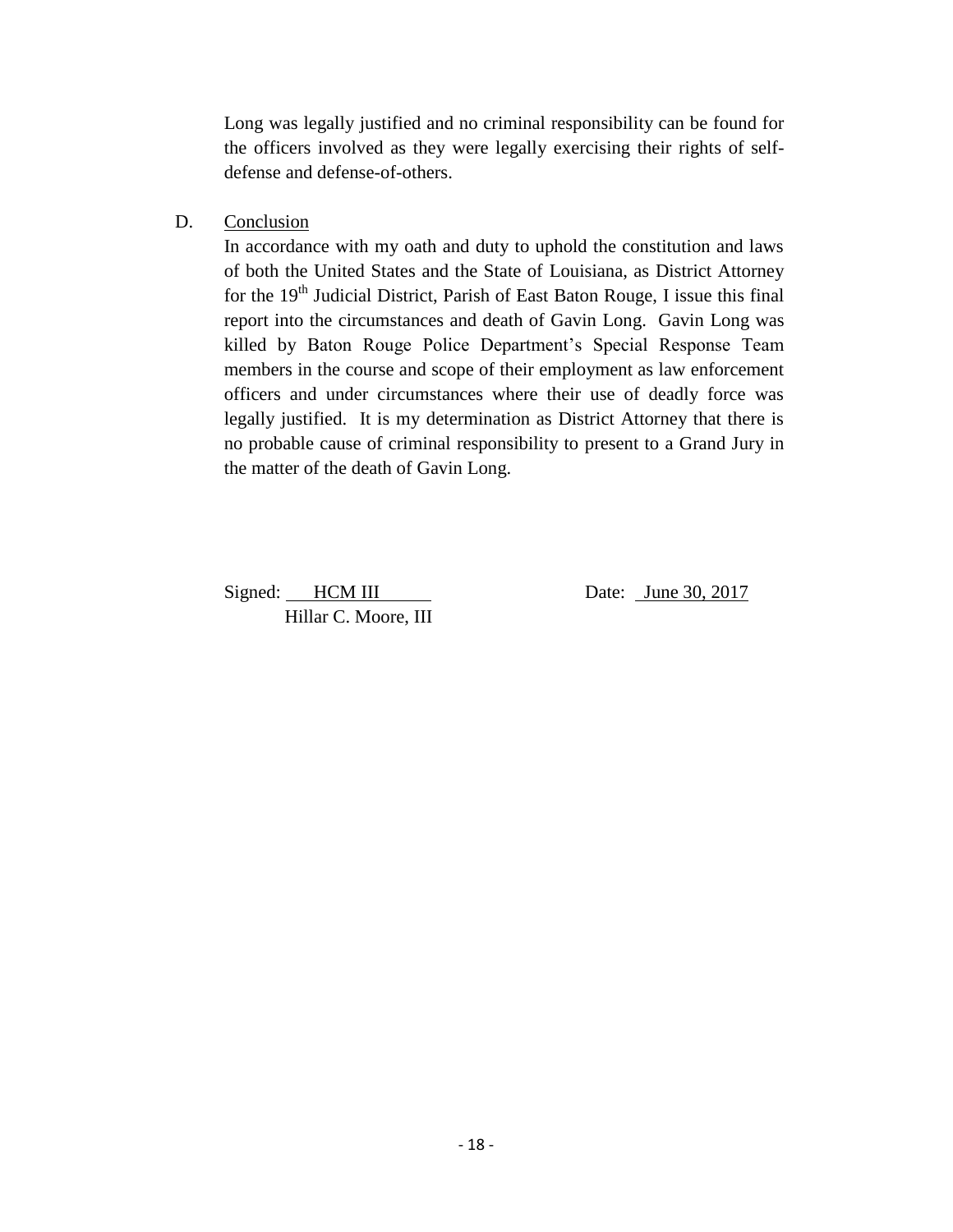## V. LISTING OF EVIDENCE

# A. Dispatch and 911 Calls

- 1. [CAD Display BRPD 8211](http://www.ebrda.org/ois/Dispatch%20Calls%20and%20Screens/9607%20Airline-Ofc.%20Shooting.png)
- 2. [CAD Display EBRSO F12](http://www.ebrda.org/ois/Dispatch%20Calls%20and%20Screens/Sheriff)
- 3. [BRPD Remarks Associated with Scene](http://www.ebrda.org/ois/Dispatch%20Calls%20and%20Screens/Remarks%20BRPD%20.jpg)
- 4. [EBRSO Remarks Associated with Scene](http://www.ebrda.org/ois/Dispatch%20Calls%20and%20Screens/Remarks%2C%20Sheriff)
- 5. [911 Call from Benny's Manager](http://www.ebrda.org/ois/Dispatch%20Calls%20and%20Screens/RP%20911%20Redacted.mp3)
- 6. [Combined BRPD and EBRSO Dispatch](http://www.ebrda.org/ois/Dispatch%20Calls%20and%20Screens/Dispatch%20Audio.mp3)

# B. Police Reports

- 1. [Initial Report](http://www.ebrda.org/ois/Police%20Reports/Initial%20Report_Redacted.pdf)
- 2. [Case Report](http://www.ebrda.org/ois/Police%20Reports/Case%20Report_Redacted.pdf)
- 3. [MOI 16-4802](http://www.ebrda.org/ois/Police%20Reports/MOI%2016-4802_Redacted.pdf)
- 4. [MOI 16-4804](http://www.ebrda.org/ois/Police%20Reports/MOI%2016-4804_Redacted.pdf)
- 5. [MOI 16-4805](http://www.ebrda.org/ois/Police%20Reports/MOI%2016-4805_Redacted.pdf)
- 6. [MOI 16-4816.1](http://www.ebrda.org/ois/Police%20Reports/MOI%2016-4816.1_Redacted.pdf)
- 7. [MOI 16-4843](http://www.ebrda.org/ois/Police%20Reports/MOI%2016-4843_Redacted.pdf)
- 8. [MOI 16-4855](http://www.ebrda.org/ois/Police%20Reports/MOI%2016-4855_Redacted.pdf)
- 9. [MOI 16-4863](http://www.ebrda.org/ois/Police%20Reports/MOI%2016-4863_Redacted.pdf)
- 10. [MOI 16-4866](http://www.ebrda.org/ois/Police%20Reports/MOI%2016-4866_Redacted.pdf)
- 11. [MOI 16-4868](http://www.ebrda.org/ois/Police%20Reports/MOI%2016-4868_Redacted.pdf)
- 12. [MOI 16-4874](http://www.ebrda.org/ois/Police%20Reports/MOI%2016-4874_Redacted.pdf)
- 13. [MOI 16-4880](http://www.ebrda.org/ois/Police%20Reports/MOI%2016-4880_Redacted.pdf)
- 14. [MOI 16-4901](http://www.ebrda.org/ois/Police%20Reports/MOI%2016-4901_Redacted.pdf)
- 15. [MOI 16-4907](http://www.ebrda.org/ois/Police%20Reports/MOI%2016-4907_Redacted.pdf)
- 16. [MOI 16-4954](http://www.ebrda.org/ois/Police%20Reports/MOI%2016-4954_Redacted.pdf)
- 17. [MOI 16-4992](http://www.ebrda.org/ois/Police%20Reports/MOI%2016-4992_Redacted.pdf)
- 18. [MOI 16-5084](http://www.ebrda.org/ois/Police%20Reports/MOI%2016-5084_Redacted.pdf)
- 19. [MOI 16-5084.1](http://www.ebrda.org/ois/Police%20Reports/MOI%2016-5084.1_Redacted.pdf)
- 20. [MOI 16-5418](http://www.ebrda.org/ois/Police%20Reports/MOI%2016-5418_Redacted.pdf)
- 21. [MOI 16-9742.2](http://www.ebrda.org/ois/Police%20Reports/MOI%2016-9742.2_Redacted.pdf)
- 22. [MOI 16-4792.1](http://www.ebrda.org/ois/Police%20Reports/MOI%2016-4792.1%20Cartridge%20Case%20Supplemental_Redacted.pdf)
- 23. [EBRSO Initial Report –](http://www.ebrda.org/ois/Police%20Reports/EBRSO%20Initial%20Report%20-%20Supplement%202_Redacted.pdf) Supplemental Report 2
- 24. [EBRSO Supplemental](http://www.ebrda.org/ois/Police%20Reports/EBRSO%20Supplement%20Reports%203-5_Redacted.pdf) Reports 3 5
- 25. EBRSO Supplemental Reports  $6 9$
- 26. [EBRSO Supplemental Reports 10 –](http://www.ebrda.org/ois/Police%20Reports/EBRSO%20Supplement%20Reports%2010-15_Redacted.pdf) 15
- 27. [EBRSO Supplemental Reports 16 –](http://www.ebrda.org/ois/Police%20Reports/EBRSO%20Supplement%20Reports%2016-20_Redacted.pdf) 20
- 28. [West Baton Rouge Report](http://www.ebrda.org/ois/Police%20Reports/WBR%20Report_Redacted.pdf)